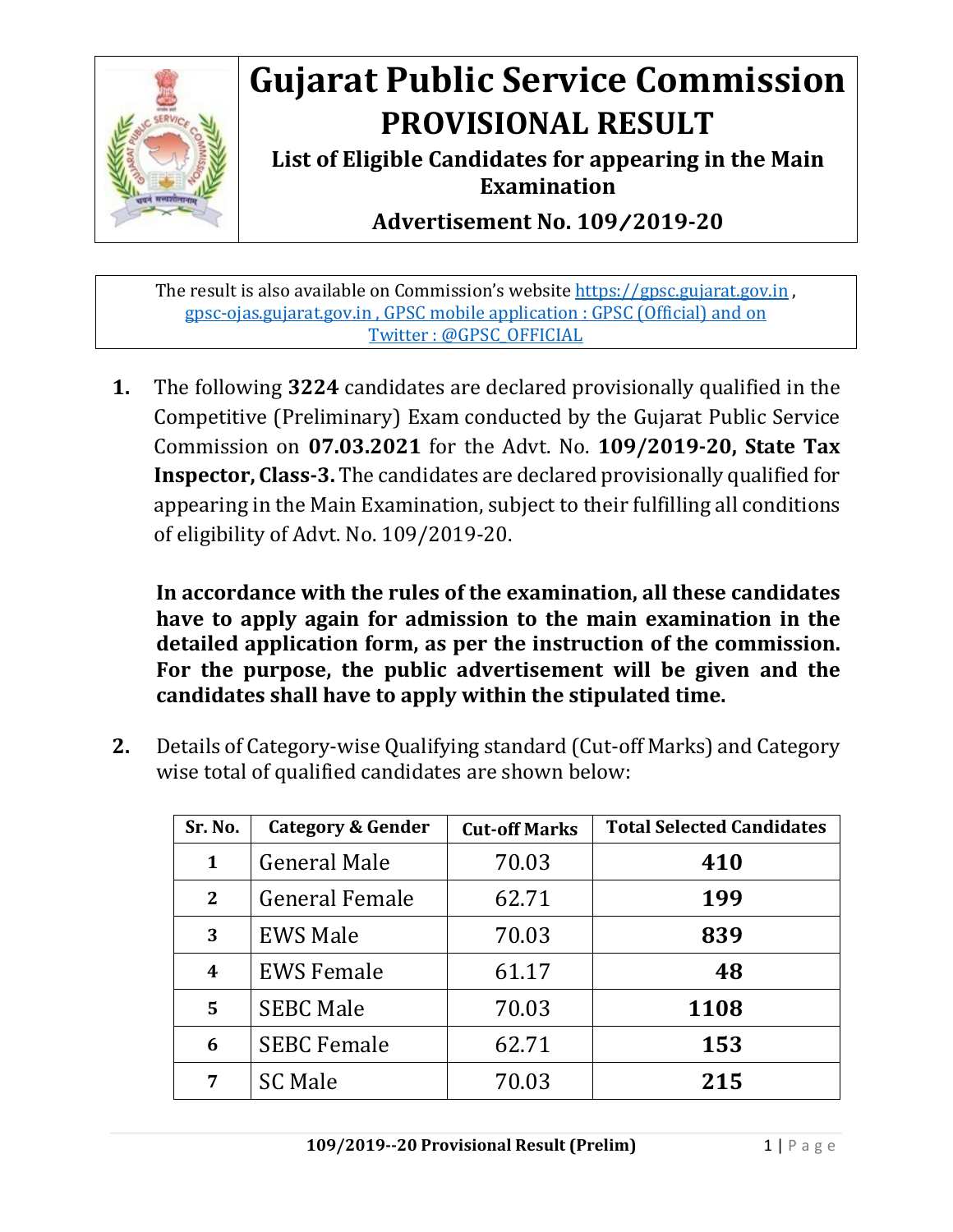| 8            | SC Female        | 61.07 | 36  |
|--------------|------------------|-------|-----|
| 9            | <b>ST Male</b>   | 60.66 | 144 |
| 10           | <b>ST Female</b> | 48.60 | 72  |
| <b>Total</b> |                  | 3224  |     |

## **Note:-**

- (1) Cut-off marks means marks secured by the last candidate in merit list (arrangement of total marks obtained in descending order) of the concerned category.
- (2) As per Final Answer key declared for Paper-1 (STP), Three (3) questions are cancelled. Therefore, it is decided by the Commission to equally distribute the marks of cancelled questions among 197 questions on pro-rata basis, as such evaluation has been carried out by treating each question with 1.015 mark for the right answer and (-) 0.305 mark for the wrong/multiple encoded/blank answer for Paper-1 in this result.
- (3) Cut-off Marks of the respective categories are reduced upto 10% to consider candidates belonging to PH and Ex-serviceman category in cases where adequate number of candidates are not selected from PH & Ex-serviceman categories in regular cut-off of the respective categories.
- (4) In the cases, when Cut-off marks of reserved category candidates is higher than general category candidates. Cut-off marks of reserved category candidates is lowered down to the Cut-off marks of General category candidates. Accordingly, in this result,
	- (a) Cut-off marks of General Category (Male) is 70.03 whereas Cutoff marks of EWS (Male) Category, S.E.B.C. (Male) Category & SC(Male) Category is respectively 90.62, 83.92 & 80.27. Therefore, Cut-off marks of EWS (Male) ,S.E.B.C. (Male) & SC(Male) category is lowered down to 70.03 which is equivalent to the Cut-off marks of General category (Male).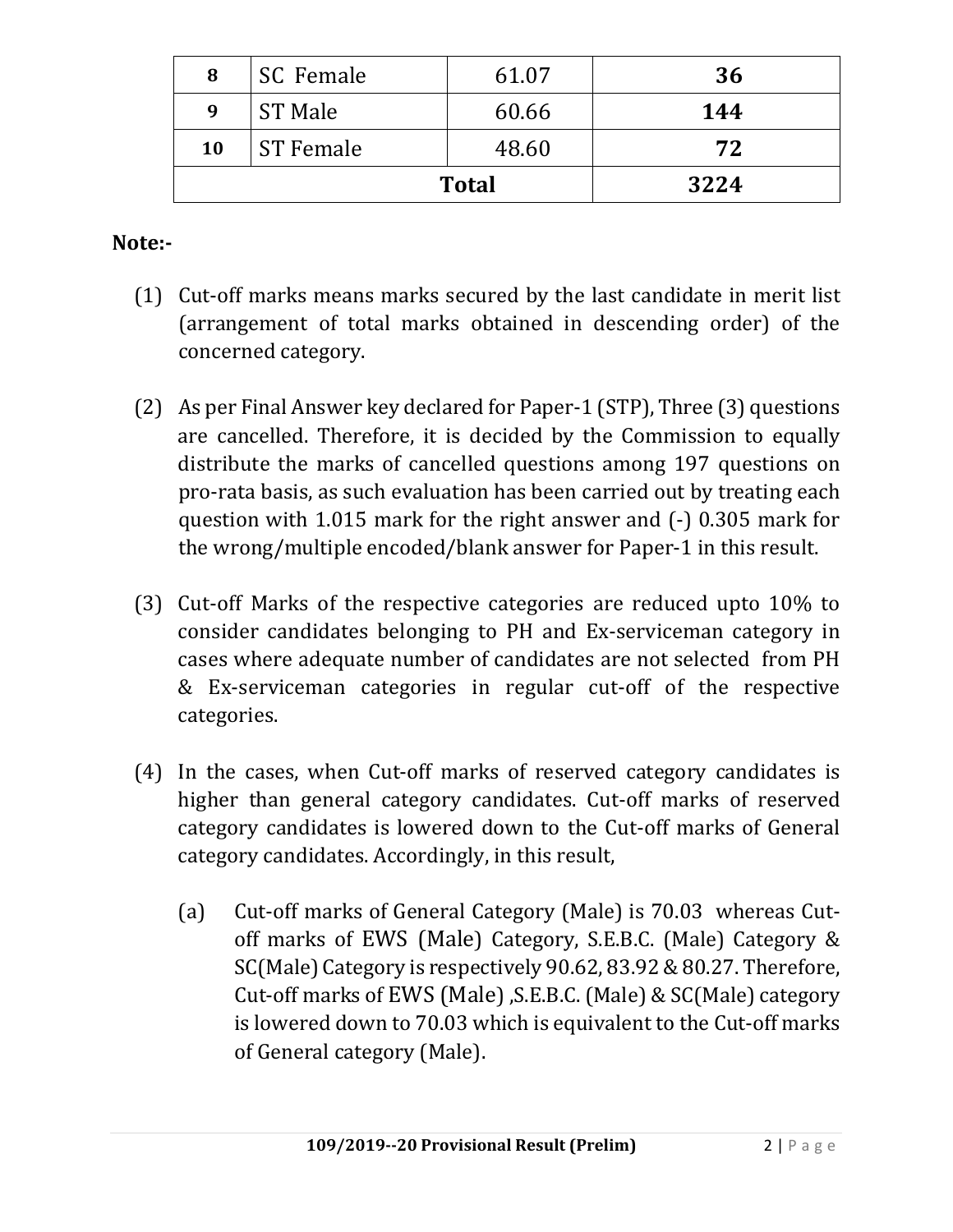- (b) Cut-off marks of General Category (Female) is 62.71 whereas Cutoff marks of S.E.B.C. (Female) Category is 63.91. Therefore, Cut-off marks of S.E.B.C. (Female) category is lowered down to 62.71 which is equivalent to the Cut-off marks of General category (Female).
- (5) As per the instruction of circular No. CRR-1096-2213-G.2, Dated: 31.08.2004 of General Administration Department, result of the widow candidates is prepared after addition of Bonus Mark. Bonus marks is 5% marks of the obtained marks by the candidate.
- (6) As per the resolution No. CRR-102013-242792-G.2, Dated: 21.02.2014 of General Administration Department, result of the candidates shown sports in their applications is prepared after addition of Bonus Mark. Bonus marks is 5% marks of the obtained marks by the candidate.

| 101000024 | 101000038 | 101000055 | 101000063 | 101000090 |
|-----------|-----------|-----------|-----------|-----------|
| 101000115 | 101000116 | 101000136 | 101000204 | 101000213 |
| 101000321 | 101000543 | 101000584 | 101000623 | 101000910 |
| 101001051 | 101001055 | 101001057 | 101001098 | 101001116 |
| 101001155 | 101001292 | 101001301 | 101001308 | 101001472 |
| 101001586 | 101001601 | 101001627 | 101001634 | 101001665 |
| 101001679 | 101001723 | 101001736 | 101001759 | 101001776 |
| 101001780 | 101001969 | 101002034 | 101002099 | 101002124 |
| 101002146 | 101002161 | 101002218 | 101002270 | 101002299 |
| 101002323 | 101002342 | 101002346 | 101002395 | 101002429 |
| 101002477 | 101002493 | 101002502 | 101002533 | 101002536 |

**3. Roll Number of candidates, provisionally qualified for appearing in the Main Examination are as under:-**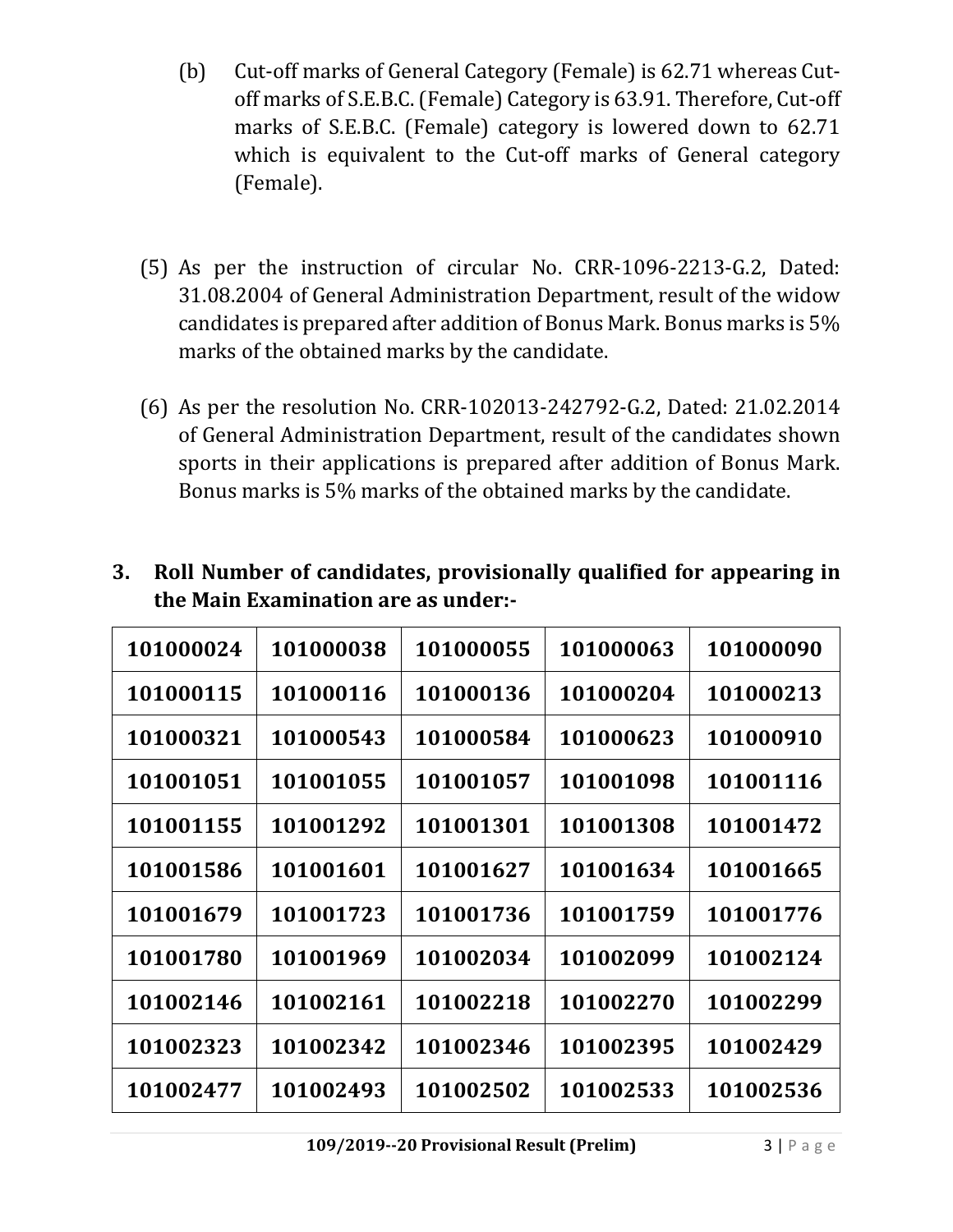| 101002560 | 101002569 | 101002638 | 101002779 | 101002780 |
|-----------|-----------|-----------|-----------|-----------|
| 101002804 | 101002818 | 101002827 | 101002961 | 101002990 |
| 101003047 | 101003054 | 101003168 | 101003171 | 101003175 |
| 101003191 | 101003215 | 101003300 | 101003338 | 101003374 |
| 101003411 | 101003426 | 101003436 | 101003472 | 101003511 |
| 101003622 | 101003672 | 101003685 | 101003708 | 101003755 |
| 101003893 | 101003909 | 101003940 | 101003992 | 101003995 |
| 101004082 | 101004218 | 101004248 | 101004404 | 101004416 |
| 101004420 | 101004475 | 101004533 | 101004555 | 101004577 |
| 101004581 | 101004584 | 101004603 | 101004636 | 101004720 |
| 101004742 | 101004748 | 101004749 | 101004800 | 101004805 |
| 101004812 | 101004817 | 101004912 | 101004974 | 101004999 |
| 101005008 | 101005026 | 101005058 | 101005189 | 101005191 |
| 101005204 | 101005238 | 101005378 | 101005432 | 101005501 |
| 101005549 | 101005558 | 101005595 | 101005664 | 101005715 |
| 101005779 | 101006032 | 101006060 | 101006111 | 101006169 |
| 101006188 | 101006195 | 101006212 | 101006226 | 101006239 |
| 101006249 | 101006276 | 101006319 | 101006380 | 101006400 |
| 101006430 | 101006450 | 101006457 | 101006581 | 101006639 |
| 101006642 | 101006651 | 101006685 | 101006741 | 101006750 |
| 101006798 | 101006803 | 101006806 | 101006923 | 101007078 |
| 101007100 | 101007138 | 101007263 | 101007289 | 101007341 |
| 101007394 | 101007398 | 101007438 | 101007439 | 101007444 |
| 101007466 | 101007494 | 101007523 | 101007685 | 101007705 |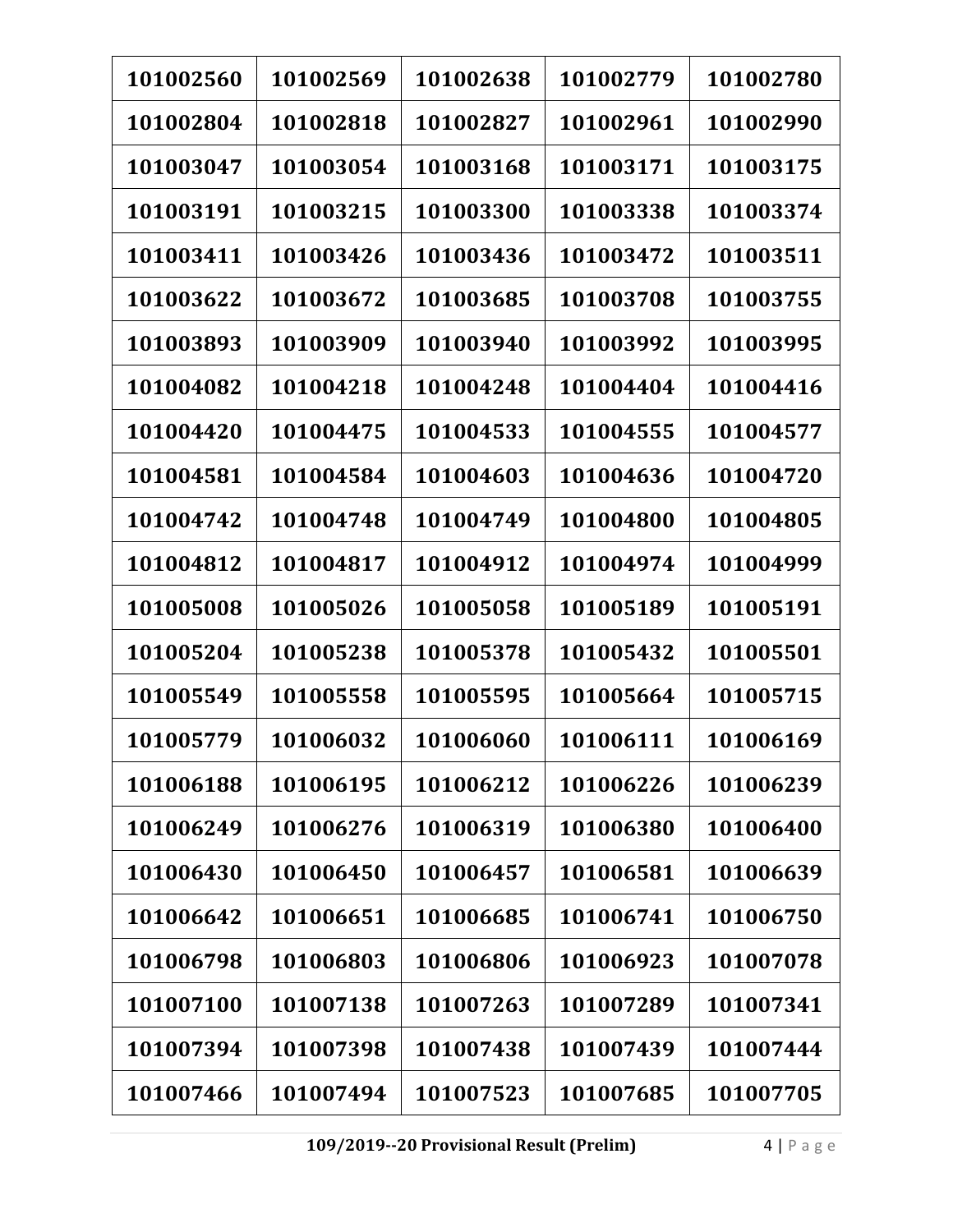| 101007716 | 101007742 | 101007830 | 101007833 | 101007848 |
|-----------|-----------|-----------|-----------|-----------|
| 101007893 | 101007952 | 101008037 | 101008072 | 101008089 |
| 101008098 | 101008102 | 101008115 | 101008127 | 101008167 |
| 101008250 | 101008266 | 101008322 | 101008371 | 101008485 |
| 101008518 | 101008534 | 101008542 | 101008580 | 101008654 |
| 101008733 | 101008741 | 101008748 | 101008750 | 101008793 |
| 101008877 | 101008909 | 101008952 | 101009018 | 101009026 |
| 101009065 | 101009086 | 101009226 | 101009358 | 101009405 |
| 101009476 | 101009572 | 101009584 | 101009592 | 101009594 |
| 101009616 | 101009740 | 101009747 | 101009760 | 101009856 |
| 101009871 | 101009950 | 101009954 | 101010069 | 101010147 |
| 101010157 | 101010159 | 101010195 | 101010212 | 101010302 |
| 101010312 | 101010316 | 101010506 | 101010523 | 101010529 |
| 101010586 | 101010604 | 101010627 | 101010647 | 101010689 |
| 101010886 | 101010966 | 101011009 | 101011119 | 101011154 |
| 101011283 | 101011290 | 101011293 | 101011321 | 101011376 |
| 101011501 | 101011519 | 101011595 | 101011655 | 101011660 |
| 101011748 | 101011797 | 101011822 | 101011837 | 101011976 |
| 101012026 | 101012061 | 101012117 | 101012121 | 101012143 |
| 101012202 | 101012206 | 101012221 | 101012298 | 101012325 |
| 101012348 | 101012365 | 101012372 | 101012396 | 101012535 |
| 101012539 | 101012601 | 101012637 | 101012669 | 101012689 |
| 101012704 | 101012720 | 101012734 | 101012740 | 101012783 |
| 101012803 | 101012925 | 101012977 | 101013003 | 101013053 |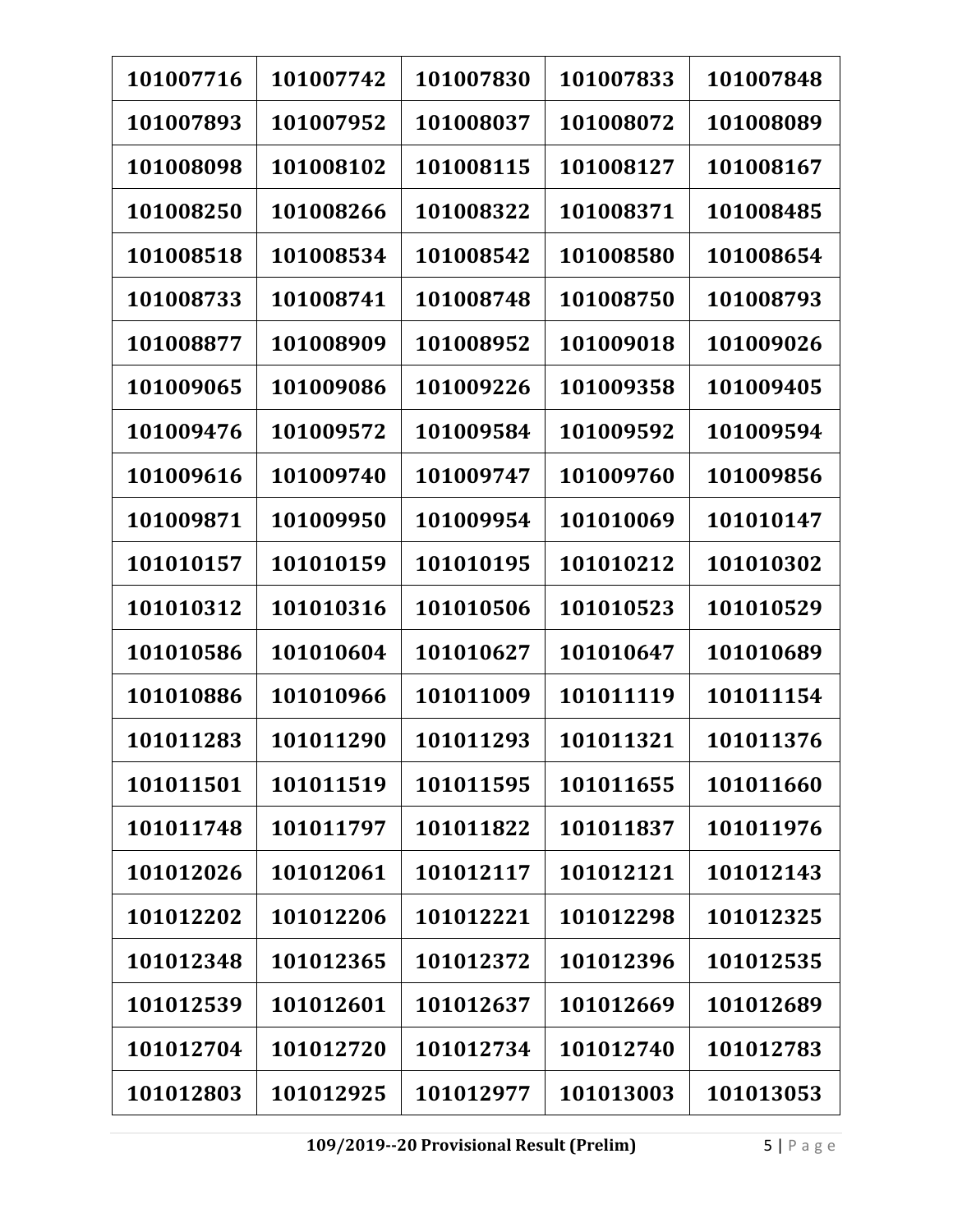| 101013122 | 101013222 | 101013327 | 101013379 | 101013454 |
|-----------|-----------|-----------|-----------|-----------|
| 101013490 | 101013596 | 101013602 | 101013632 | 101013784 |
| 101013800 | 101013807 | 101013887 | 101013916 | 101013975 |
| 101014000 | 101014009 | 101014025 | 101014079 | 101014131 |
| 101014136 | 101014162 | 101014252 | 101014350 | 101014363 |
| 101014371 | 101014388 | 101014442 | 101014462 | 101014497 |
| 101014502 | 101014581 | 101014809 | 101014813 | 101014902 |
| 101014911 | 101015145 | 101015182 | 101015194 | 101015202 |
| 101015210 | 101015221 | 101015269 | 101015283 | 101015305 |
| 101015337 | 101015374 | 101015379 | 101015396 | 101015403 |
| 101015414 | 101015454 | 101015469 | 101015505 | 101015615 |
| 101015630 | 101015649 | 101015671 | 101015692 | 101015699 |
| 101015701 | 101015709 | 101015716 | 101015767 | 101015810 |
| 101015873 | 101015898 | 101015926 | 101015956 | 101015997 |
| 101016058 | 101016061 | 101016077 | 101016203 | 101016321 |
| 101016329 | 101016349 | 101016375 | 101016412 | 101016526 |
| 101016575 | 101016576 | 101016638 | 101016652 | 101016704 |
| 101016778 | 101016786 | 101016809 | 101016827 | 101016970 |
| 101016971 | 101017013 | 101017031 | 101017040 | 101017058 |
| 101017078 | 101017111 | 101017218 | 101017279 | 101017376 |
| 101017396 | 101017479 | 101017486 | 101017489 | 101017518 |
| 101017533 | 101017540 | 101017555 | 101017612 | 101017626 |
| 101017688 | 101017757 | 101017845 | 101017848 | 101017867 |
| 101017874 | 101017894 | 101017898 | 101017913 | 101017992 |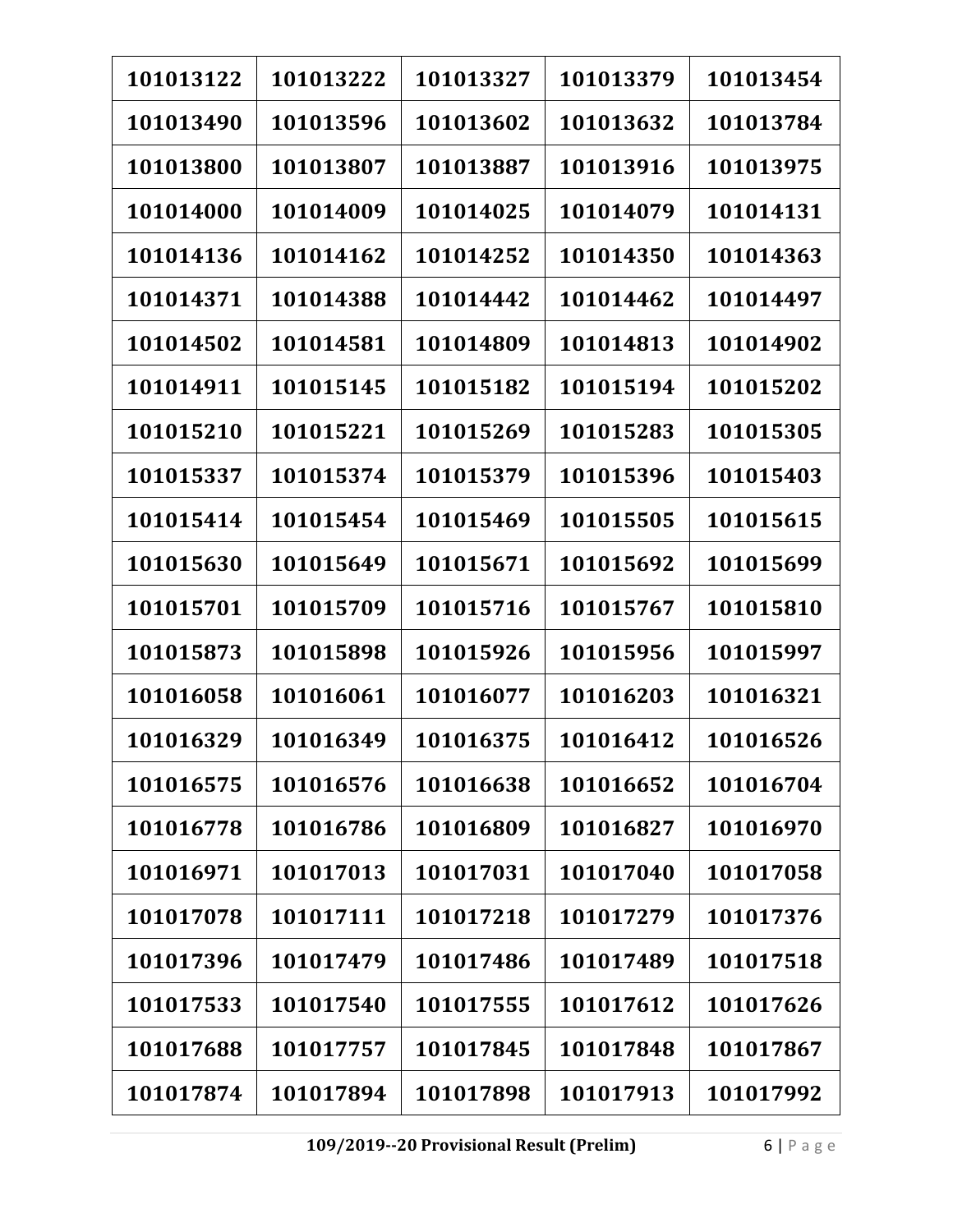| 101018029 | 101018047 | 101018148 | 101018179 | 101018266 |
|-----------|-----------|-----------|-----------|-----------|
| 101018336 | 101018366 | 101018538 | 101018634 | 101018669 |
| 101018823 | 101018842 | 101019037 | 101019136 | 101019200 |
| 101019302 | 101019315 | 101019325 | 101019372 | 101019410 |
| 101019454 | 101019457 | 101019512 | 101019541 | 101019664 |
| 101019718 | 101019830 | 101019875 | 101019898 | 101019904 |
| 101019954 | 101020031 | 101020122 | 101020133 | 101020136 |
| 101020156 | 101020165 | 101020175 | 101020182 | 101020238 |
| 101020284 | 101020349 | 101020433 | 101020487 | 101020519 |
| 101020744 | 101020759 | 101020786 | 101020793 | 101020815 |
| 101020915 | 101020924 | 101020925 | 101020938 | 101020961 |
| 101021108 | 101021140 | 101021160 | 101021211 | 101021215 |
| 101021225 | 101021284 | 101021425 | 101021519 | 101021591 |
| 101021616 | 101021632 | 101021663 | 101021702 | 101021726 |
| 101021728 | 101021733 | 101021754 | 101021830 | 101021850 |
| 101021949 | 101021965 | 101022055 | 101022077 | 101022085 |
| 101022114 | 101022186 | 101022219 | 101022241 | 101022268 |
| 101022316 | 101022345 | 101022453 | 101022459 | 101022467 |
| 101022502 | 101022662 | 101022684 | 101022703 | 101022778 |
| 101022808 | 101022825 | 101022849 | 101022869 | 101022910 |
| 101022911 | 101022923 | 101022963 | 101023082 | 101023088 |
| 101023141 | 101023245 | 101023268 | 101023352 | 101023360 |
| 101023388 | 101023401 | 101023423 | 101023488 | 101023490 |
| 101023568 | 101023601 | 101023624 | 101023656 | 101023711 |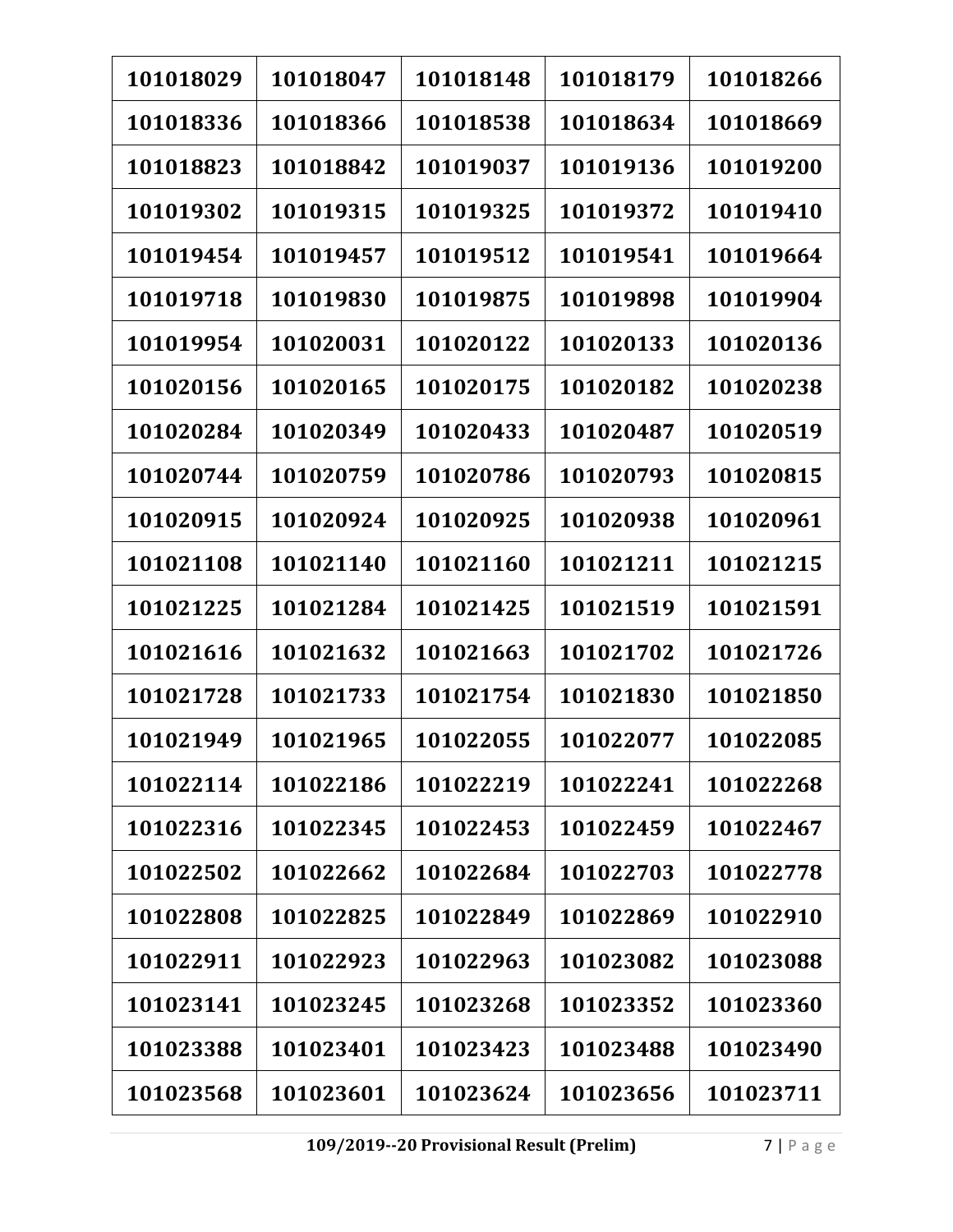| 101023828 | 101023859 | 101023867 | 101023907 | 101023920 |
|-----------|-----------|-----------|-----------|-----------|
| 101023972 | 101024031 | 101024045 | 101024079 | 101024137 |
| 101024188 | 101024200 | 101024233 | 101024234 | 101024298 |
| 101024370 | 101024389 | 101024437 | 101024461 | 101024552 |
| 101024559 | 101024565 | 101024642 | 101024648 | 101024805 |
| 101024887 | 101024908 | 101024913 | 101024963 | 101024982 |
| 101024984 | 101025159 | 101025168 | 101025199 | 101025213 |
| 101025218 | 101025239 | 101025249 | 101025317 | 101025397 |
| 101025433 | 101025472 | 101025674 | 101025691 | 101025702 |
| 101025730 | 101025731 | 101025746 | 101025755 | 101025859 |
| 101025890 | 101025911 | 101025942 | 101025951 | 101025971 |
| 101026075 | 101026105 | 101026109 | 101026389 | 101026442 |
| 101026546 | 101026665 | 101026675 | 101026702 | 101026754 |
| 101026774 | 101026812 | 101026838 | 101026843 | 101026875 |
| 101026910 | 101026922 | 101026923 | 101026939 | 101026946 |
| 101026967 | 101026968 | 101027001 | 101027073 | 101027079 |
| 101027091 | 101027173 | 101027179 | 101027208 | 101027251 |
| 101027421 | 101027440 | 101027455 | 101027460 | 101027608 |
| 101027814 | 101027816 | 101027842 | 101027916 | 101027959 |
| 101027964 | 101028033 | 101028113 | 101028185 | 101028190 |
| 101028214 | 101028305 | 101028359 | 101028364 | 101028380 |
| 101028435 | 101028458 | 101028462 | 101028728 | 101028772 |
| 101028806 | 101028884 | 101028916 | 101029169 | 101029208 |
| 101029229 | 101029235 | 101029284 | 101029290 | 101029375 |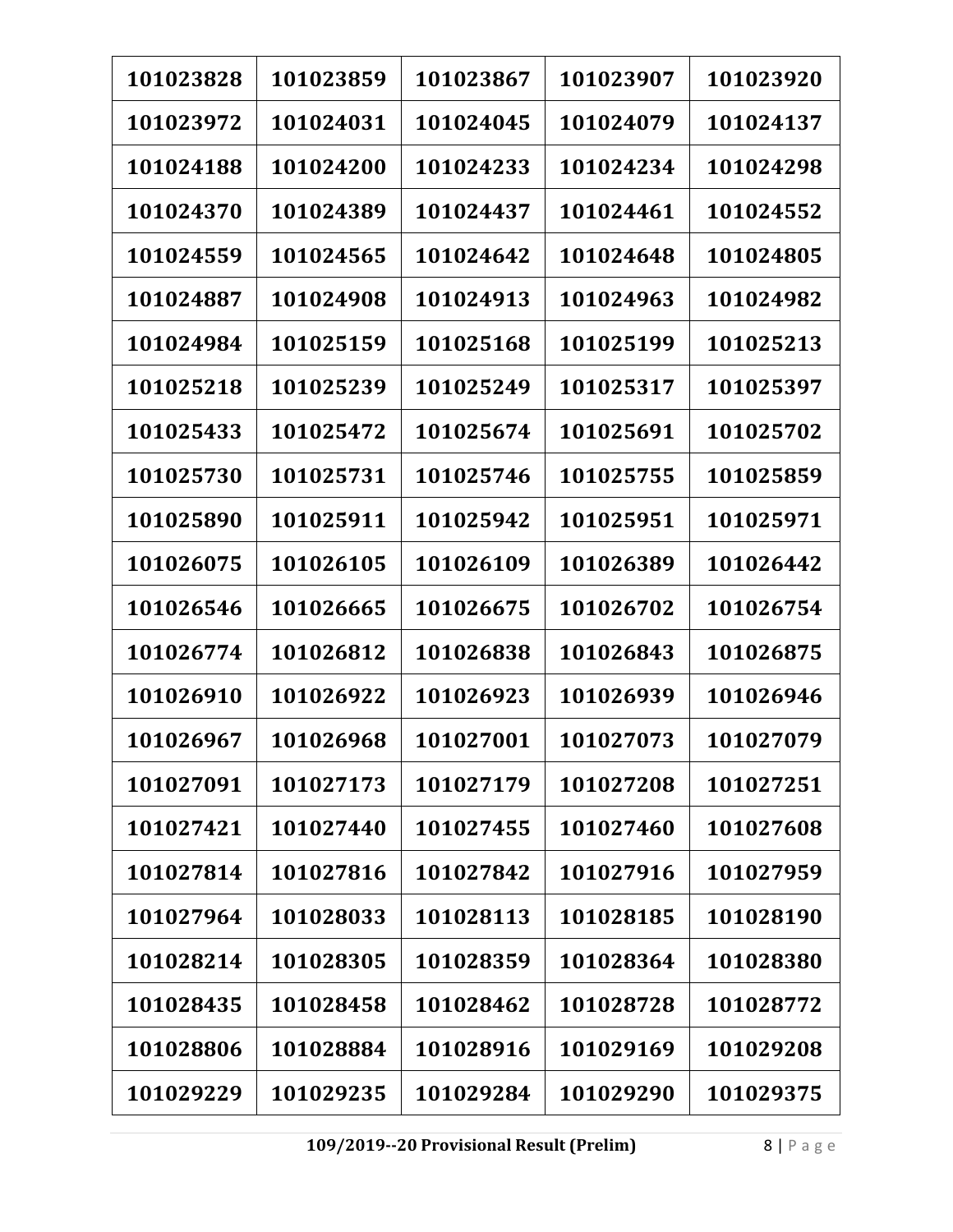| 101029471 | 101029508 | 101029540 | 101029562 | 101029566 |
|-----------|-----------|-----------|-----------|-----------|
| 101029634 | 101029657 | 101029737 | 101029858 | 101029886 |
| 101029901 | 101029936 | 101029961 | 101029972 | 101030145 |
| 101030148 | 101030158 | 101030168 | 101030209 | 101030313 |
| 101030317 | 101030395 | 101030414 | 101030448 | 101030493 |
| 101030500 | 101030675 | 101030721 | 101030780 | 101030825 |
| 101030957 | 101030984 | 101030995 | 101031025 | 101031152 |
| 101031431 | 101031506 | 101031663 | 101031714 | 101031848 |
| 101031858 | 102031912 | 102032119 | 102032221 | 102032363 |
| 102032428 | 102032610 | 102032615 | 102032685 | 102032811 |
| 102032862 | 102032917 | 102032969 | 102033183 | 102033187 |
| 102033380 | 102033438 | 102033712 | 102033714 | 102033799 |
| 102033836 | 102033853 | 102034208 | 102034406 | 102034427 |
| 102034491 | 103034668 | 103034719 | 103034859 | 103034991 |
| 103035008 | 103035207 | 103035209 | 103035233 | 103035253 |
| 103035288 | 103035300 | 103035469 | 103035489 | 103035693 |
| 103035923 | 103035943 | 103036041 | 103036096 | 103036458 |
| 103036585 | 103036700 | 103036754 | 103036902 | 103036925 |
| 103036933 | 103037206 | 103037223 | 103037609 | 103037649 |
| 103037911 | 104038254 | 104038301 | 104038381 | 104038663 |
| 104038796 | 104039109 | 104039498 | 104039540 | 104039615 |
| 104039893 | 104039905 | 104040152 | 104040268 | 104040548 |
| 104040664 | 104040720 | 104040748 | 104040859 | 104040937 |
| 104041052 | 104041174 | 104041211 | 104041549 | 104041820 |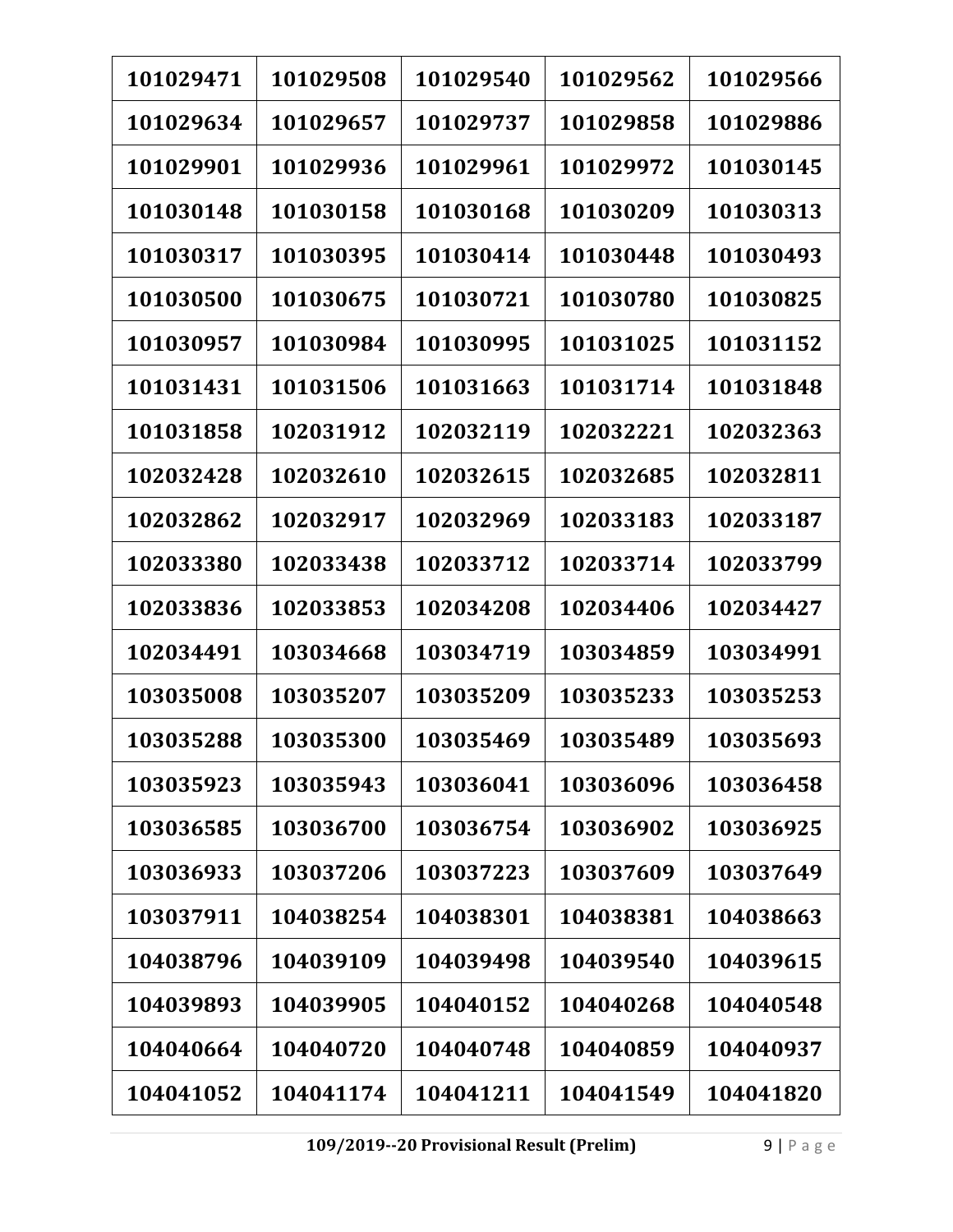| 104041823 | 104041841 | 104042159 | 104042305 | 104042381 |
|-----------|-----------|-----------|-----------|-----------|
| 104042571 | 105042735 | 105042992 | 105043035 | 105043372 |
| 105043410 | 105043468 | 105043470 | 105043538 | 105043549 |
| 105043594 | 105043643 | 105043768 | 105044083 | 105044099 |
| 105044102 | 105044293 | 105044427 | 105044445 | 105044480 |
| 105044703 | 105044717 | 105044836 | 105044907 | 106045070 |
| 106045073 | 106045283 | 106045301 | 106045329 | 106045415 |
| 106045489 | 106045507 | 106045535 | 106045655 | 106045724 |
| 106045739 | 106045852 | 106045928 | 106045932 | 106045998 |
| 106046037 | 106046121 | 106046319 | 106046397 | 106046464 |
| 106046476 | 106046496 | 106046503 | 106046555 | 106046606 |
| 106046659 | 106046664 | 106046695 | 106046714 | 106046755 |
| 106046800 | 106046824 | 106046948 | 106046953 | 106046957 |
| 106047018 | 106047129 | 106047293 | 106047334 | 106047367 |
| 106047422 | 106047475 | 106047480 | 106047514 | 106047520 |
| 106047618 | 106047717 | 106047756 | 106047900 | 106047931 |
| 106048009 | 106048016 | 106048057 | 106048160 | 106048334 |
| 106048335 | 106048336 | 106048359 | 106048374 | 106048497 |
| 106048599 | 106048648 | 106048723 | 106048742 | 106048893 |
| 106048907 | 106049020 | 106049053 | 106049103 | 106049126 |
| 106049137 | 106049142 | 106049236 | 106049350 | 106049357 |
| 106049401 | 106049459 | 106049609 | 106049631 | 106049652 |
| 106049818 | 106049828 | 106049834 | 106049874 | 106049875 |
| 106049911 | 106049913 | 106049938 | 106049943 | 106050001 |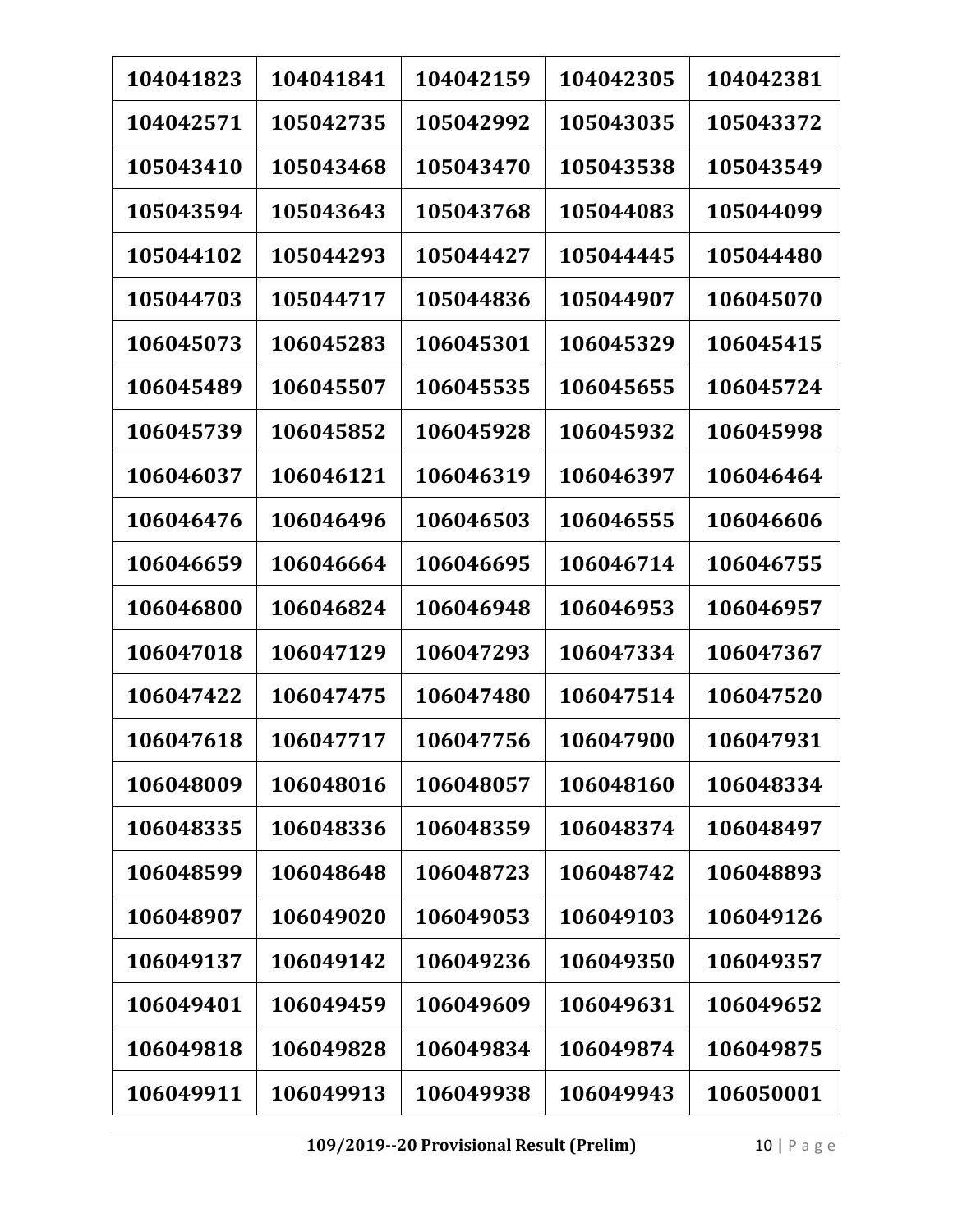| 106050003 | 106050013 | 106050079 | 106050080 | 106050263 |
|-----------|-----------|-----------|-----------|-----------|
| 106050265 | 106050319 | 106050340 | 106050370 | 106050376 |
| 106050378 | 106050399 | 106050401 | 106050456 | 106050471 |
| 106050525 | 106050725 | 106050774 | 106050830 | 106050856 |
| 106050860 | 106050864 | 106050936 | 106051003 | 106051021 |
| 106051042 | 106051055 | 106051120 | 106051294 | 106051363 |
| 106051375 | 106051455 | 106051530 | 106051564 | 106051690 |
| 106051756 | 106051915 | 106051957 | 106051973 | 106052001 |
| 106052058 | 106052109 | 106052164 | 106052165 | 106052289 |
| 106052343 | 106052438 | 106052475 | 106052558 | 106052575 |
| 106052581 | 106052627 | 106052676 | 106052707 | 106052721 |
| 106052737 | 106052814 | 106052825 | 106052859 | 106052866 |
| 106052950 | 106052971 | 106053101 | 106053216 | 106053391 |
| 106053441 | 106053461 | 106053544 | 106053662 | 106053724 |
| 106053801 | 106053851 | 106054096 | 106054135 | 106054202 |
| 106054225 | 106054250 | 106054341 | 106054385 | 106054392 |
| 106054547 | 106054624 | 106054638 | 106054690 | 106054694 |
| 106054710 | 106054768 | 106054837 | 106054898 | 106054908 |
| 106055059 | 106055066 | 106055076 | 106055092 | 106055112 |
| 106055130 | 106055145 | 106055157 | 106055171 | 106055257 |
| 106055294 | 106055510 | 106055566 | 106055569 | 106055574 |
| 106055588 | 106055666 | 106055722 | 106055836 | 106055850 |
| 106055897 | 107055911 | 107055997 | 107056346 | 107056389 |
| 107056391 | 107056550 | 107056556 | 107056612 | 107056618 |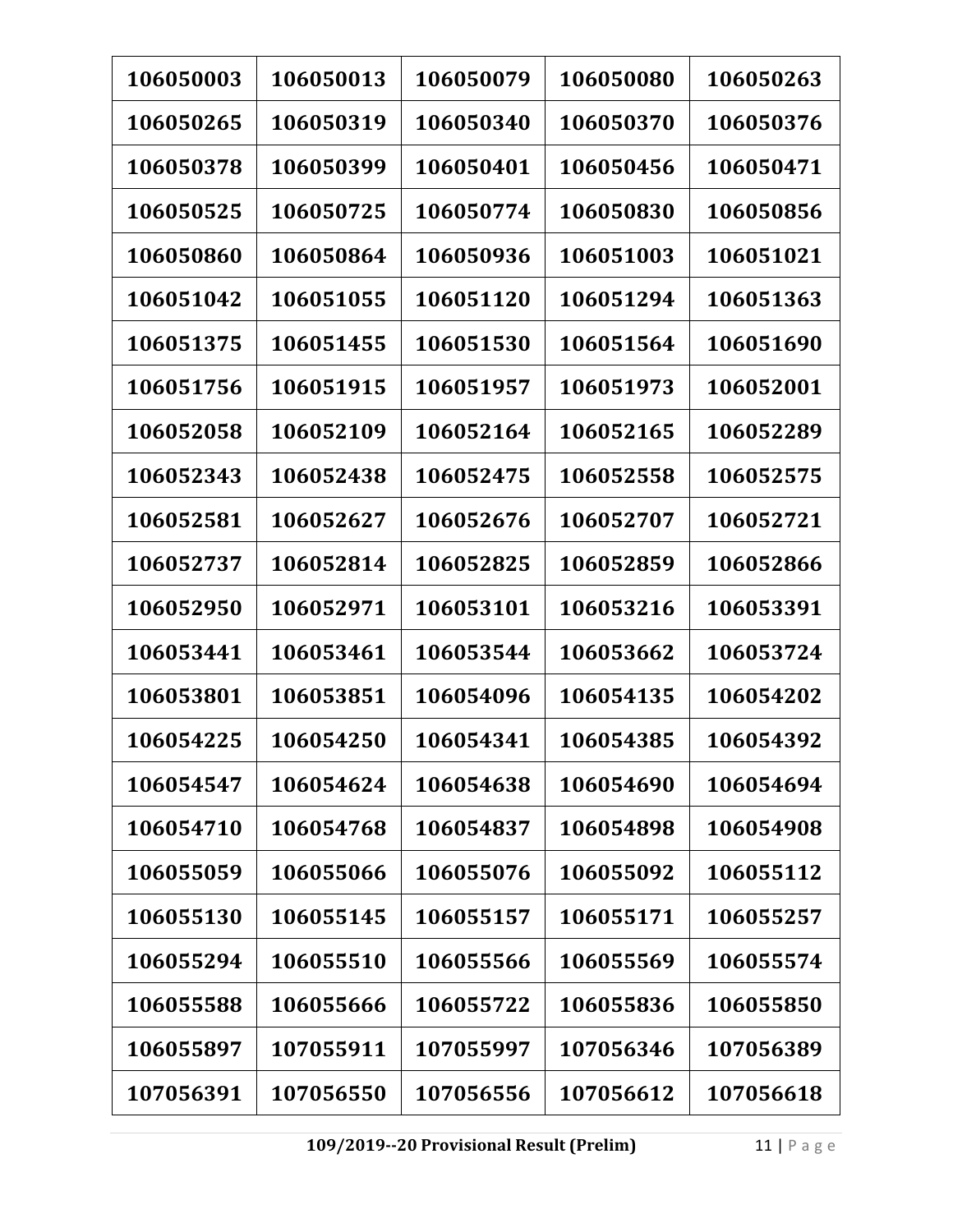| 107056748 | 107056946 | 107056973 | 107056992 | 107057063 |
|-----------|-----------|-----------|-----------|-----------|
| 107057226 | 107057338 | 107057459 | 107057492 | 107057519 |
| 107057557 | 107057602 | 107057777 | 107057830 | 107057839 |
| 107057983 | 107058102 | 107058175 | 107058198 | 107058360 |
| 107058385 | 107058553 | 107058603 | 107058610 | 107058905 |
| 107059068 | 107059090 | 107059271 | 107059290 | 107059345 |
| 107059380 | 107059390 | 107059391 | 107059600 | 107059762 |
| 107059892 | 107059909 | 107060211 | 107060267 | 107060334 |
| 107060454 | 107060637 | 107060680 | 107060706 | 107060796 |
| 107060925 | 107060977 | 107061108 | 107061304 | 107061471 |
| 107061598 | 107061642 | 107061998 | 107062007 | 107062008 |
| 107062030 | 107062170 | 107062253 | 107062321 | 107062418 |
| 107062733 | 107062775 | 107062789 | 107062907 | 107063073 |
| 107063177 | 107063253 | 107063346 | 107063757 | 107063782 |
| 107064174 | 107064210 | 107064322 | 107064355 | 107064771 |
| 107065235 | 107065262 | 107065475 | 107065574 | 107065703 |
| 107065713 | 107065786 | 107066074 | 107066241 | 107066255 |
| 107066273 | 107067023 | 107067028 | 107067151 | 107067157 |
| 107067217 | 107067245 | 107067298 | 107067398 | 107067654 |
| 107067894 | 107068061 | 107068073 | 107068092 | 107068147 |
| 107068224 | 107068283 | 107068406 | 107068409 | 107068657 |
| 107068695 | 107068771 | 107068780 | 107068819 | 107068823 |
| 107069048 | 107069120 | 107069193 | 107069373 | 107069398 |
| 107069604 | 107069913 | 107070051 | 107070199 | 107070291 |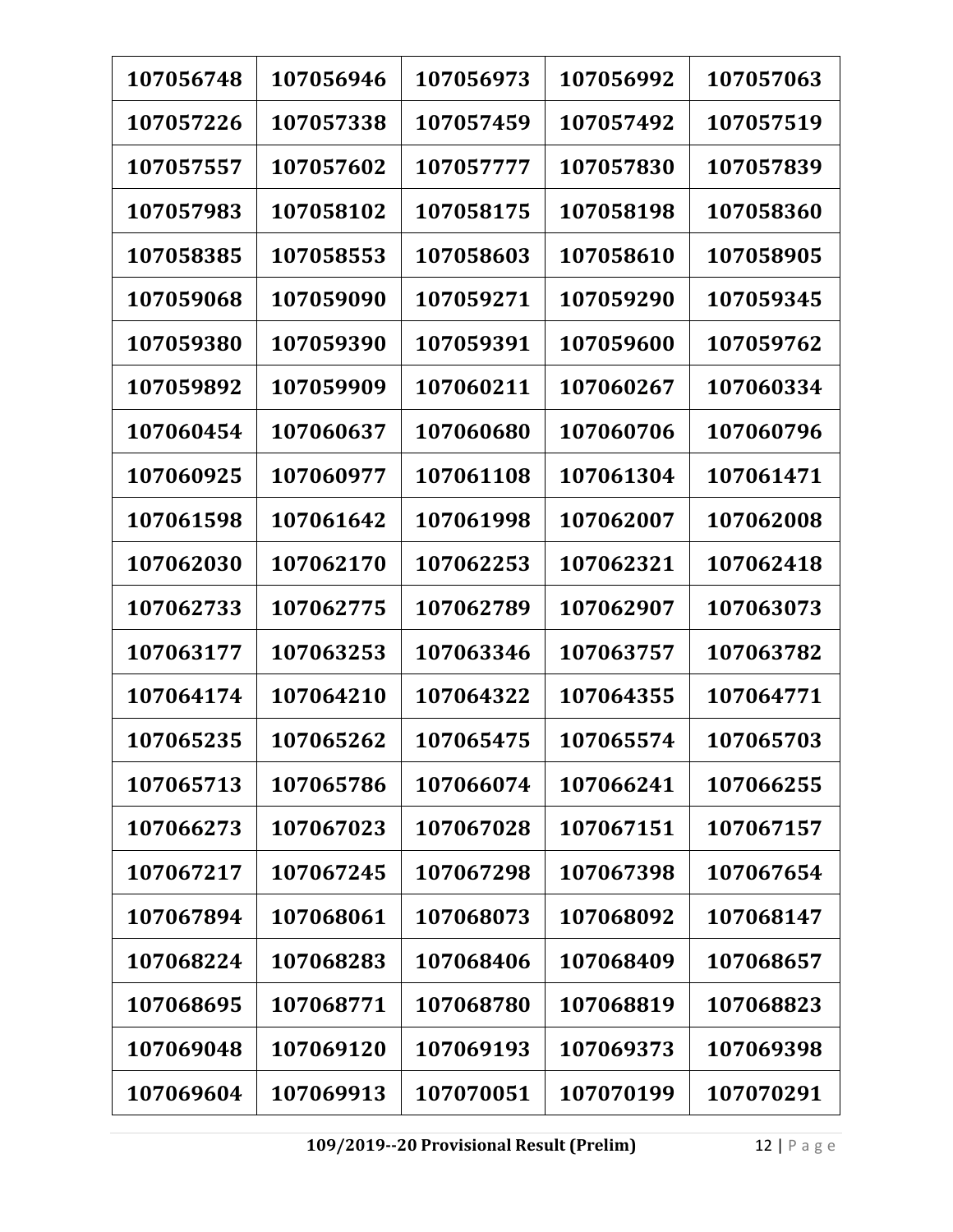| 108070589 | 108070638 | 108070886 | 108070901 | 108071059 |
|-----------|-----------|-----------|-----------|-----------|
| 108071111 | 108071132 | 108071171 | 108071530 | 108071634 |
| 108071641 | 108071744 | 108071770 | 108072162 | 108072223 |
| 108072299 | 108072329 | 108072335 | 108072497 | 108072556 |
| 108072590 | 108072707 | 108072730 | 108072914 | 109073144 |
| 109073212 | 109073434 | 109073588 | 109073814 | 109074248 |
| 109074432 | 109074664 | 110074939 | 110075349 | 110075613 |
| 110075631 | 110075971 | 110076165 | 110076232 | 110076392 |
| 110076411 | 110076455 | 110076669 | 110076732 | 110077309 |
| 110077795 | 110077825 | 110077847 | 110077862 | 110077943 |
| 110078038 | 110078092 | 110078465 | 110078600 | 110078688 |
| 110078717 | 110079677 | 110079944 | 110080049 | 111080517 |
| 111080860 | 111081085 | 112081340 | 112081434 | 112081449 |
| 112081490 | 112081536 | 112081835 | 112081844 | 112082069 |
| 112082105 | 112082121 | 112082137 | 112082206 | 112082240 |
| 112082299 | 112082369 | 112082474 | 112082535 | 112082564 |
| 112082624 | 112082653 | 113082695 | 113082707 | 113082733 |
| 113082771 | 113082824 | 113082833 | 113082836 | 113082840 |
| 113082867 | 113082927 | 113082940 | 113082957 | 113082967 |
| 113082979 | 113083007 | 113083028 | 113083156 | 113083162 |
| 113083220 | 113083238 | 113083270 | 113083334 | 113083375 |
| 113083421 | 113083431 | 113083481 | 113083484 | 113083549 |
| 113083576 | 113083594 | 113083611 | 113083632 | 113083655 |
| 113083719 | 113083813 | 113083821 | 113083874 | 113083907 |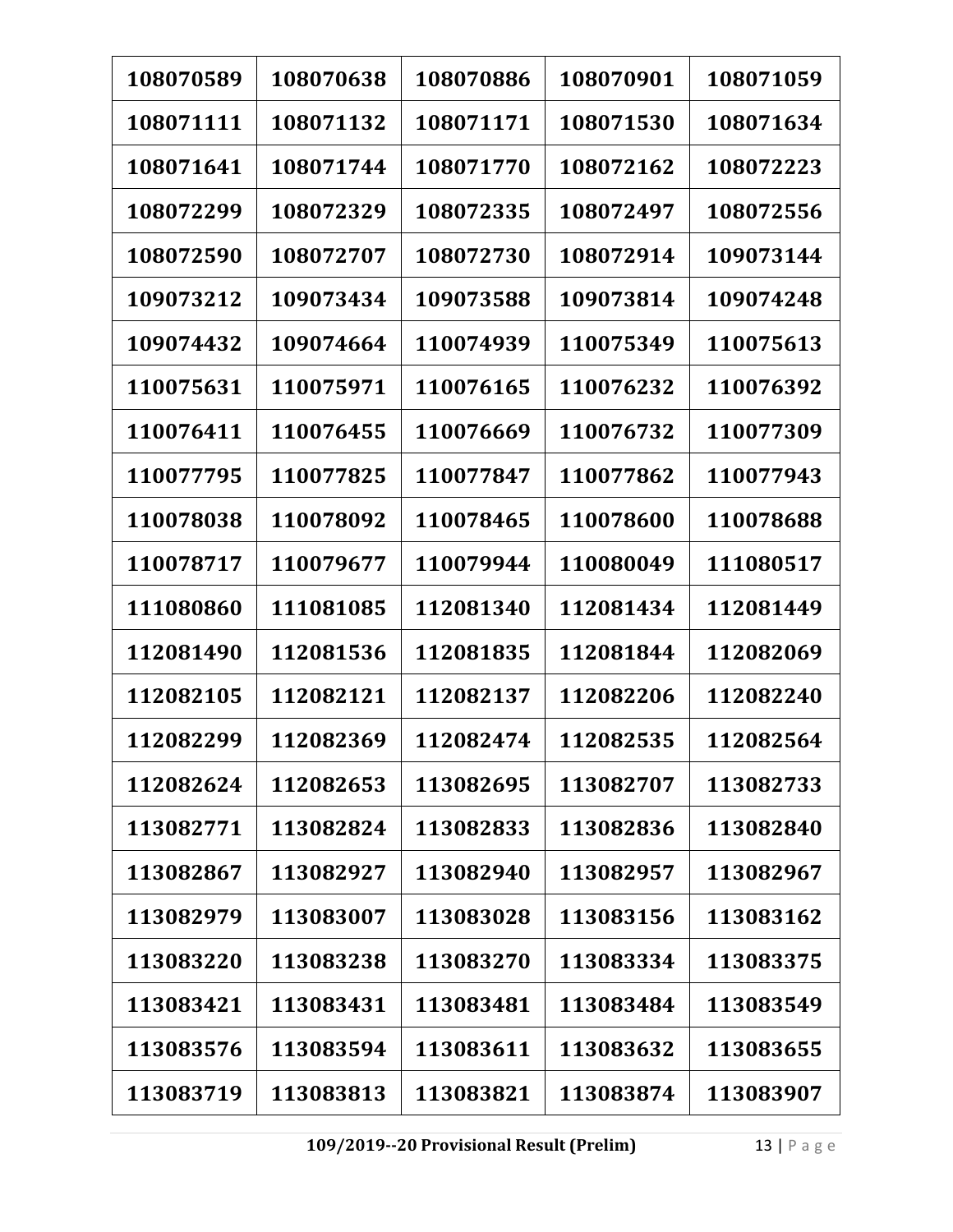| 113083929 | 113083931 | 113083936 | 113083945 | 113083953 |
|-----------|-----------|-----------|-----------|-----------|
| 113084008 | 113084015 | 113084070 | 113084108 | 113084145 |
| 113084155 | 113084162 | 113084202 | 113084215 | 113084221 |
| 113084251 | 113084299 | 113084382 | 113084401 | 113084472 |
| 113084507 | 113084513 | 113084562 | 113084582 | 113084605 |
| 113084608 | 113084667 | 113084676 | 113084762 | 113084794 |
| 113084817 | 113084825 | 113084841 | 113084843 | 113084902 |
| 113084913 | 113084953 | 113084994 | 113084998 | 113085000 |
| 113085045 | 113085046 | 113085056 | 113085079 | 113085090 |
| 113085106 | 113085117 | 113085123 | 113085156 | 113085194 |
| 113085204 | 113085225 | 113085237 | 113085317 | 113085417 |
| 113085418 | 113085431 | 113085464 | 113085474 | 113085499 |
| 113085535 | 113085557 | 113085563 | 113085566 | 113085571 |
| 113085586 | 113085602 | 113085676 | 113085835 | 113085852 |
| 113085901 | 113086108 | 113086138 | 113086190 | 113086203 |
| 113086205 | 113086211 | 113086245 | 113086248 | 113086264 |
| 113086269 | 113086291 | 113086296 | 113086298 | 113086378 |
| 113086431 | 113086513 | 113086619 | 113086625 | 113086639 |
| 113086650 | 113086656 | 113086673 | 113086674 | 113086709 |
| 113086745 | 113086764 | 113086804 | 113086884 | 113086892 |
| 113086900 | 113086919 | 113086966 | 113086993 | 113087000 |
| 113087017 | 113087038 | 113087048 | 113087051 | 113087127 |
| 113087150 | 113087170 | 113087238 | 113087240 | 113087291 |
| 113087319 | 113087336 | 113087388 | 113087419 | 113087433 |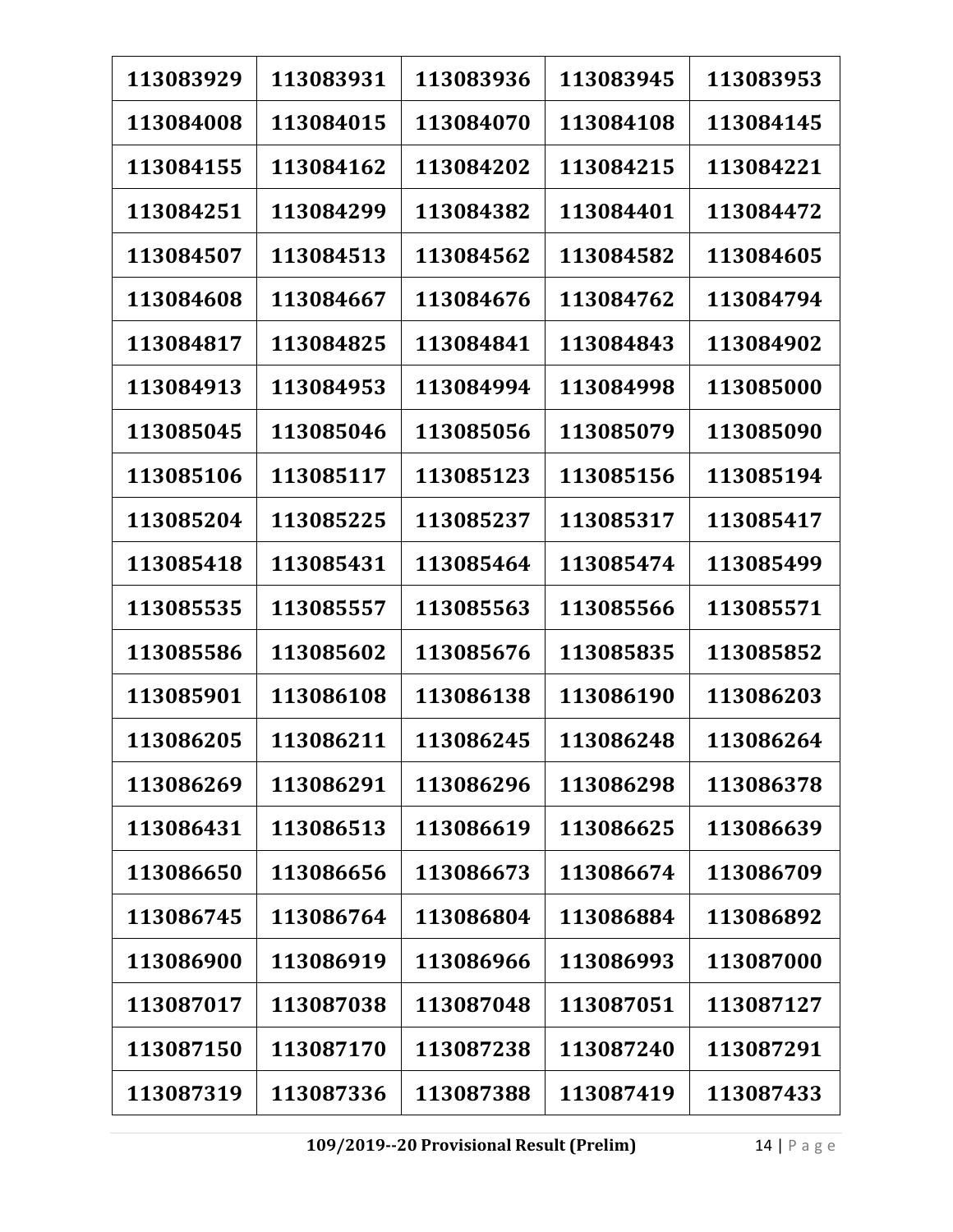| 113087494 | 113087556 | 113087691 | 113087696 | 113087747 |
|-----------|-----------|-----------|-----------|-----------|
| 113087767 | 113087771 | 113087773 | 113087779 | 113087798 |
| 113087821 | 113087834 | 113087904 | 113087937 | 113087994 |
| 113088014 | 113088017 | 113088103 | 113088121 | 113088156 |
| 113088226 | 113088229 | 113088248 | 113088299 | 113088351 |
| 113088419 | 113088431 | 113088432 | 113088481 | 113088483 |
| 113088495 | 113088635 | 113088638 | 113088701 | 113088703 |
| 113088898 | 113088949 | 113088970 | 113088984 | 113088999 |
| 113089051 | 113089055 | 113089056 | 113089088 | 113089100 |
| 113089110 | 113089180 | 113089267 | 113089279 | 113089307 |
| 113089340 | 113089352 | 113089353 | 113089362 | 113089385 |
| 113089429 | 113089465 | 113089520 | 113089552 | 113089571 |
| 113089580 | 113089605 | 113089609 | 113089622 | 113089654 |
| 113089706 | 113089761 | 113089771 | 113089785 | 113089790 |
| 113089855 | 113089886 | 113089944 | 113089961 | 113089994 |
| 113090042 | 113090065 | 113090101 | 113090117 | 113090145 |
| 113090252 | 113090475 | 113090564 | 113090571 | 113090586 |
| 113090590 | 113090625 | 113090642 | 113090650 | 113090663 |
| 113090672 | 113090697 | 113090713 | 113090733 | 113090736 |
| 113090787 | 113090823 | 113090841 | 113090883 | 113090916 |
| 113090920 | 113090939 | 113090946 | 113090959 | 113090973 |
| 113090977 | 113091001 | 113091088 | 113091105 | 113091117 |
| 113091126 | 113091186 | 113091201 | 113091254 | 113091329 |
| 113091340 | 113091343 | 113091351 | 113091364 | 113091390 |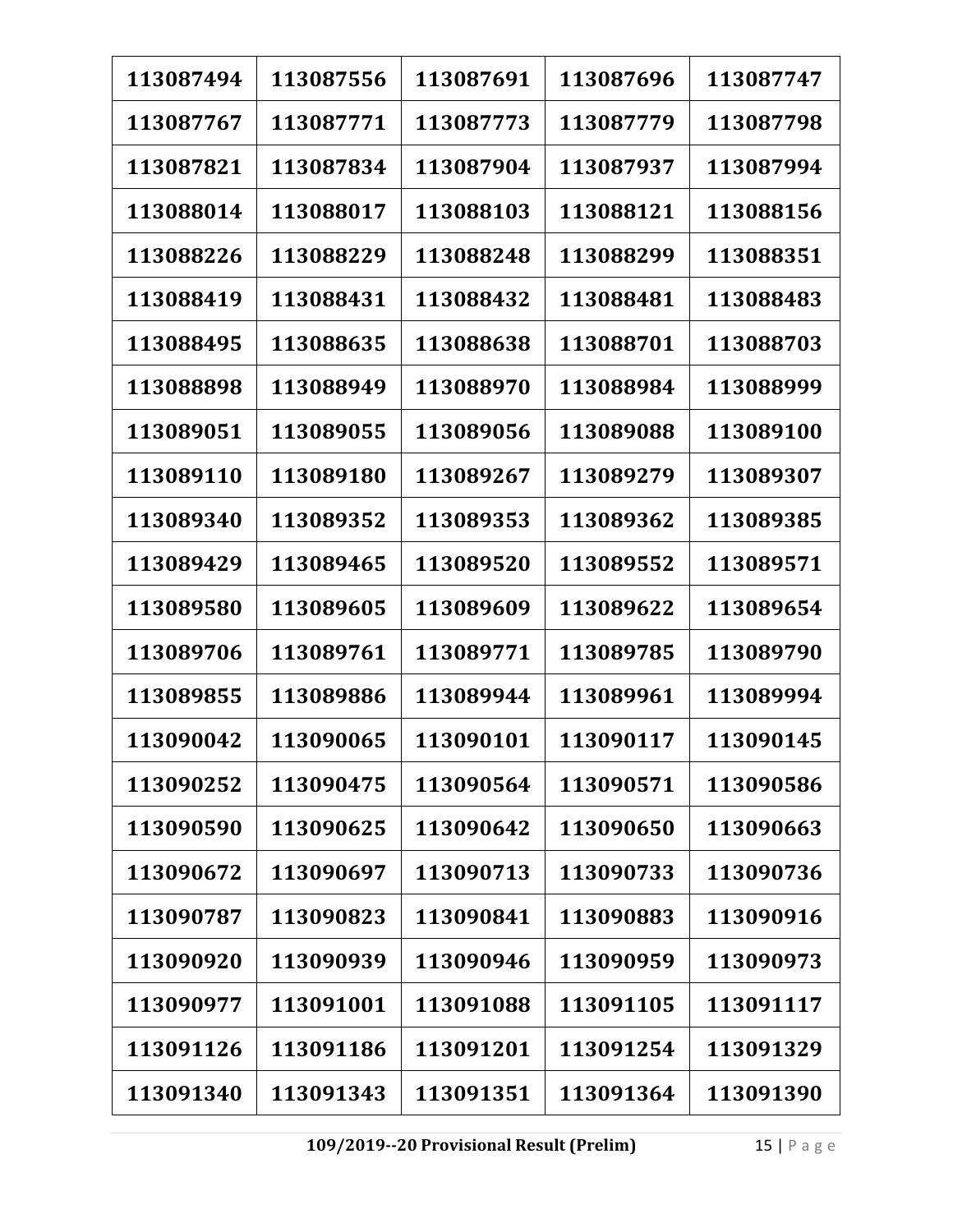| 113091427 | 113091432 | 113091465 | 113091490 | 113091570 |
|-----------|-----------|-----------|-----------|-----------|
| 113091572 | 113091577 | 113091615 | 113091673 | 113091681 |
| 113091723 | 113091793 | 113091824 | 113091867 | 113091894 |
| 113091909 | 113091912 | 113091945 | 113091968 | 113091981 |
| 113091984 | 113092019 | 113092022 | 113092067 | 113092070 |
| 113092107 | 113092129 | 113092144 | 113092177 | 113092207 |
| 113092221 | 113092259 | 113092318 | 113092322 | 113092351 |
| 113092363 | 113092382 | 113092400 | 113092406 | 113092408 |
| 113092416 | 113092422 | 113092434 | 113092501 | 113092525 |
| 113092570 | 113092716 | 113092745 | 113092772 | 113092795 |
| 113092816 | 113092910 | 113092919 | 113092924 | 113092977 |
| 113092988 | 113092995 | 113093058 | 113093068 | 113093071 |
| 113093139 | 113093210 | 113093267 | 113093285 | 113093286 |
| 113093292 | 113093315 | 113093356 | 113093363 | 113093364 |
| 113093371 | 113093372 | 113093402 | 113093406 | 113093443 |
| 113093483 | 113093485 | 113093516 | 113093535 | 113093544 |
| 113093576 | 113093632 | 113093645 | 113093667 | 113093669 |
| 113093781 | 113093860 | 113093862 | 113093866 | 113093873 |
| 113093879 | 113093895 | 113093941 | 113093969 | 113094032 |
| 113094052 | 113094083 | 113094086 | 113094102 | 113094173 |
| 113094225 | 113094239 | 113094275 | 113094305 | 113094380 |
| 113094467 | 113094470 | 113094506 | 113094561 | 113094575 |
| 113094604 | 113094615 | 113094655 | 113094701 | 113094731 |
| 113094743 | 113094824 | 113094829 | 113095002 | 113095006 |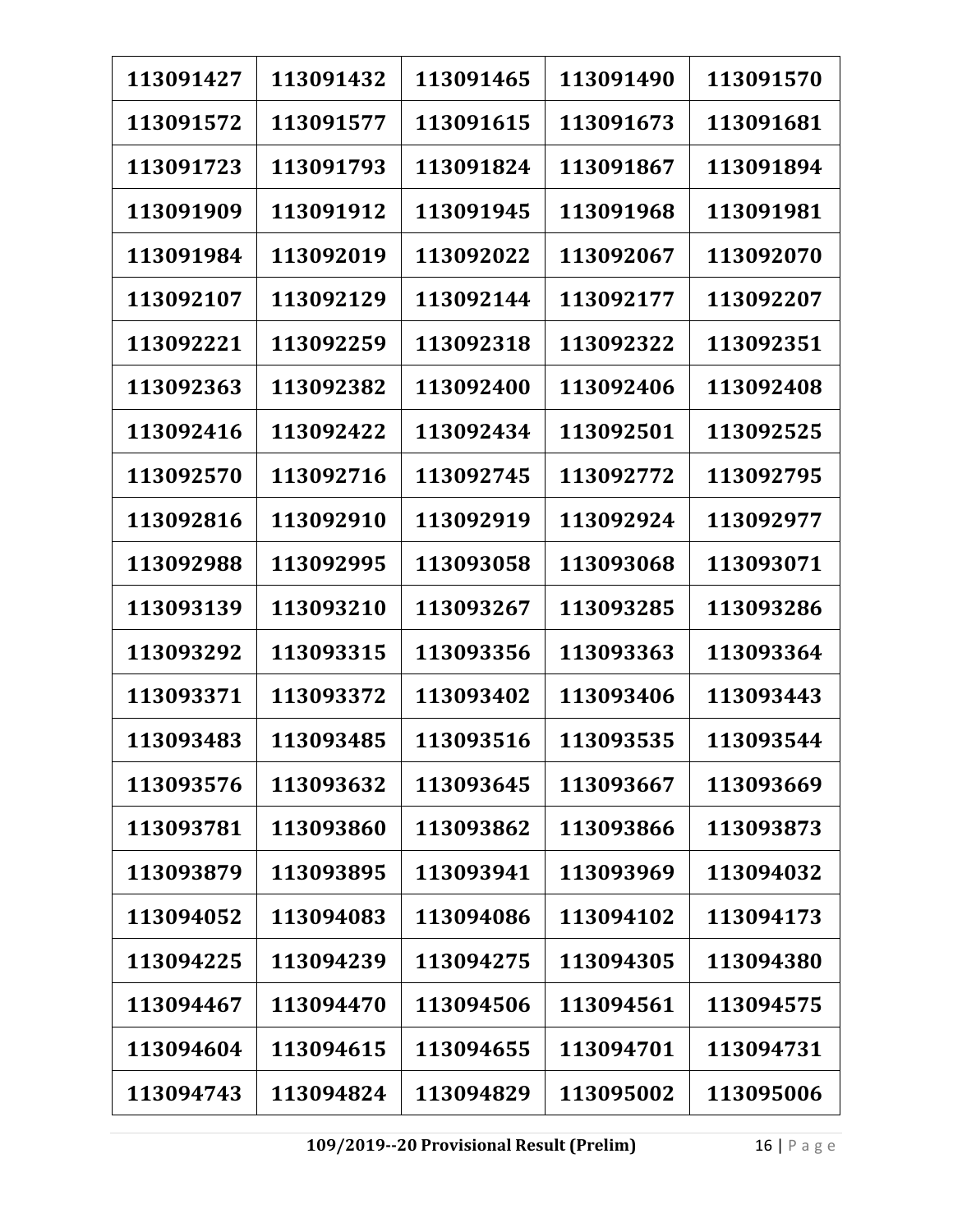| 113095020 | 113095024 | 113095046 | 113095050 | 113095053 |
|-----------|-----------|-----------|-----------|-----------|
| 113095070 | 113095081 | 113095083 | 113095103 | 113095133 |
| 113095141 | 113095145 | 113095202 | 113095231 | 113095249 |
| 113095271 | 113095326 | 113095344 | 113095355 | 113095416 |
| 113095444 | 113095517 | 113095524 | 113095526 | 113095595 |
| 113095596 | 113095636 | 113095749 | 113095751 | 113095811 |
| 113095911 | 113095919 | 113095923 | 113095946 | 113095964 |
| 113096007 | 113096038 | 113096044 | 113096065 | 113096112 |
| 113096131 | 113096138 | 113096150 | 113096165 | 113096195 |
| 113096225 | 113096278 | 113096301 | 113096324 | 113096343 |
| 113096399 | 113096401 | 113096404 | 113096554 | 113096565 |
| 113096583 | 113096599 | 113096678 | 113096683 | 113096698 |
| 113096704 | 113096742 | 113096771 | 113096797 | 113096802 |
| 113096850 | 113096917 | 113096919 | 113096941 | 113096952 |
| 113096993 | 113097037 | 113097116 | 113097119 | 114097366 |
| 114097404 | 114097510 | 114097560 | 114097595 | 114097638 |
| 114097651 | 114097698 | 114097720 | 114097803 | 114097813 |
| 114097937 | 114097976 | 114098085 | 114098096 | 114098133 |
| 114098222 | 114098378 | 114098512 | 114098629 | 114098758 |
| 114098994 | 114098997 | 114099078 | 114099185 | 114099317 |
| 114099401 | 114099624 | 114099671 | 114099706 | 114099746 |
| 114099773 | 114099880 | 114099995 | 114100082 | 114100101 |
| 114100117 | 114100173 | 114100275 | 114100285 | 114100293 |
| 114100449 | 114100470 | 114100507 | 114100520 | 114100692 |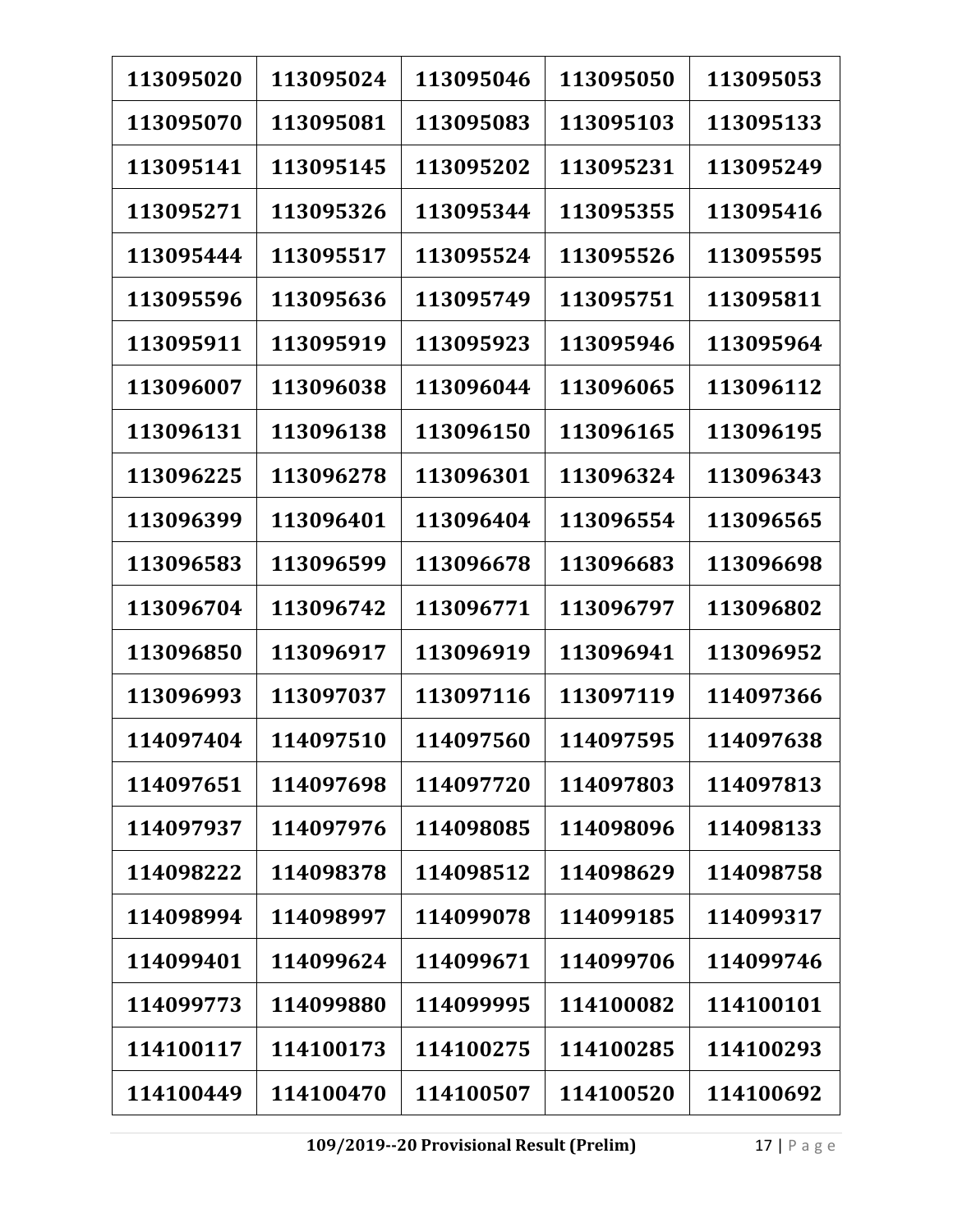| 114100909 | 114100940 | 114100956 | 114101205 | 115101420 |
|-----------|-----------|-----------|-----------|-----------|
| 115101427 | 115101481 | 115101513 | 115101559 | 115101566 |
| 115101588 | 115101643 | 115101762 | 115101875 | 115101901 |
| 115101906 | 115101932 | 115101948 | 115102036 | 115102091 |
| 115102145 | 115102194 | 115102235 | 115102272 | 115102274 |
| 115102283 | 115102339 | 115102366 | 115102379 | 115102426 |
| 115102611 | 115102707 | 115102712 | 115102839 | 115103027 |
| 115103182 | 115103360 | 115103388 | 115103589 | 115103728 |
| 115103745 | 115103853 | 115103922 | 115104061 | 115104149 |
| 115104154 | 115104244 | 115104259 | 115104283 | 115104335 |
| 115104347 | 115104370 | 115104372 | 115104389 | 115104391 |
| 115104560 | 115104716 | 115104738 | 115104820 | 115104878 |
| 115104912 | 115105093 | 115105114 | 115105180 | 115105279 |
| 115105295 | 115105340 | 115105379 | 115105463 | 115105483 |
| 115105530 | 115105543 | 115105691 | 115105710 | 115105737 |
| 115105743 | 115105828 | 115106026 | 115106081 | 115106117 |
| 115106128 | 115106239 | 115106255 | 115106433 | 115106494 |
| 115106529 | 115106558 | 115106576 | 115106628 | 115106659 |
| 115106690 | 115106715 | 115106779 | 115106853 | 115107006 |
| 115107052 | 115107063 | 115107111 | 115107158 | 115107236 |
| 115107261 | 115107264 | 115107273 | 115107286 | 115107327 |
| 115107504 | 115107586 | 115107612 | 115107693 | 115107713 |
| 115107716 | 115108200 | 115108221 | 115108370 | 115108372 |
| 115108407 | 115108598 | 115108666 | 115108687 | 115108693 |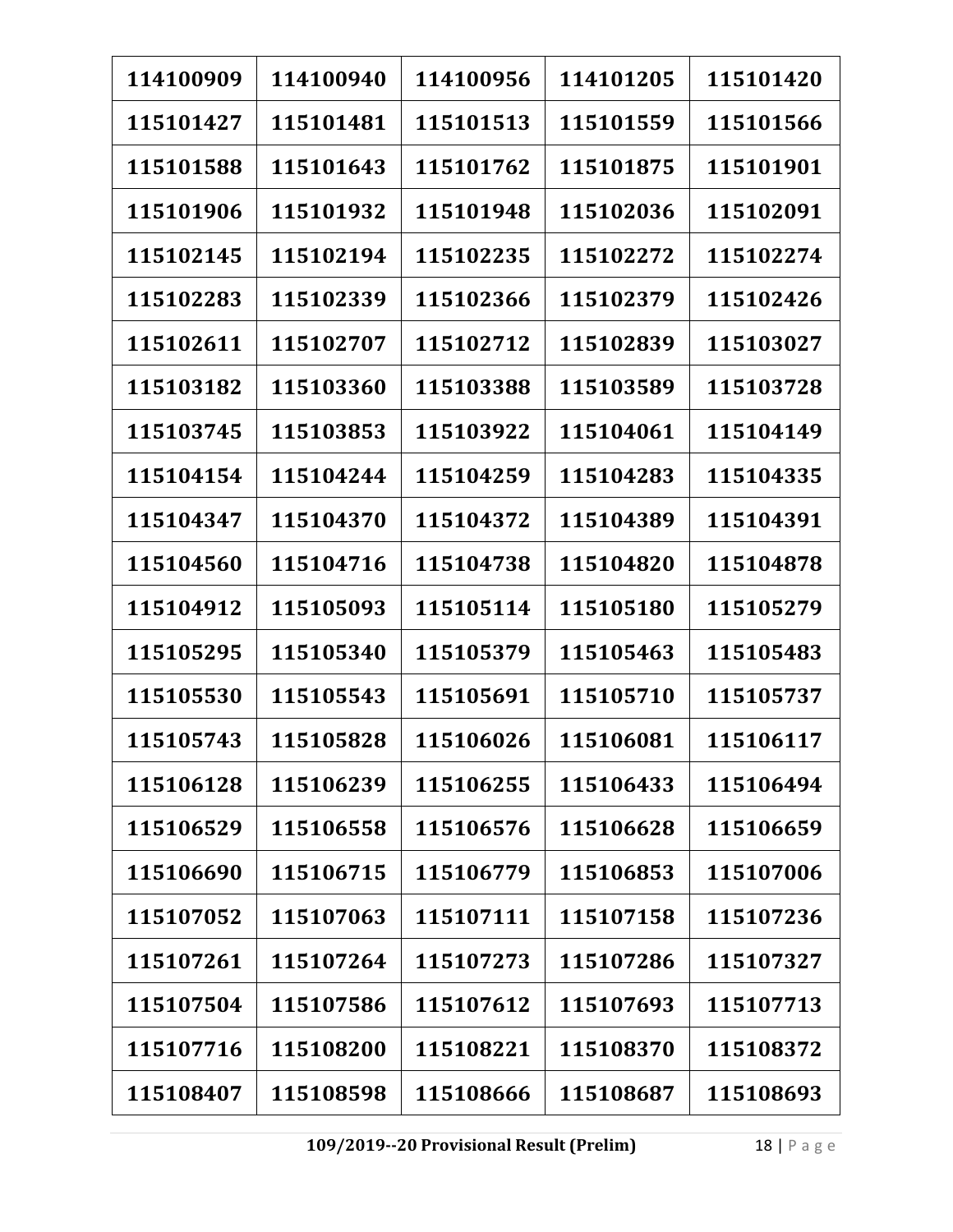| 115108919 | 115108936 | 115109016 | 115109099 | 115109118 |
|-----------|-----------|-----------|-----------|-----------|
| 115109174 | 115109426 | 115109443 | 115109623 | 115109798 |
| 115109837 | 115109867 | 115109883 | 115109956 | 115110058 |
| 115110236 | 115110432 | 115110601 | 115110635 | 115110651 |
| 115110688 | 115110756 | 115110768 | 115110868 | 115110873 |
| 115111007 | 115111034 | 115111087 | 115111139 | 116111344 |
| 116111394 | 116111517 | 116111577 | 116111725 | 116111735 |
| 116111739 | 116111832 | 116111833 | 116111842 | 116111902 |
| 116112009 | 116112020 | 116112081 | 116112108 | 116112591 |
| 116112672 | 116112789 | 116112820 | 116113111 | 116113177 |
| 116113180 | 116113415 | 116113416 | 116113496 | 116113537 |
| 116113583 | 116113598 | 116113668 | 116113678 | 116113763 |
| 116113791 | 116113819 | 116113847 | 116114111 | 116114159 |
| 117114288 | 117114331 | 117114455 | 117114473 | 117114627 |
| 117114669 | 117114772 | 117114790 | 117114849 | 117115136 |
| 117115212 | 117115424 | 117115426 | 117115575 | 117115746 |
| 117115758 | 117115863 | 117115916 | 117115960 | 117115969 |
| 117116004 | 117116025 | 117116037 | 117116199 | 117116235 |
| 117116258 | 117116262 | 117116297 | 117116343 | 117116409 |
| 117116424 | 117116440 | 117116567 | 117116674 | 117116711 |
| 117116779 | 117116907 | 117117053 | 117117072 | 117117213 |
| 117117556 | 118117607 | 118117613 | 118117622 | 118117770 |
| 118117801 | 118117939 | 118118061 | 118118261 | 118118363 |
| 118118412 | 118118552 | 118118579 | 118118612 | 118118633 |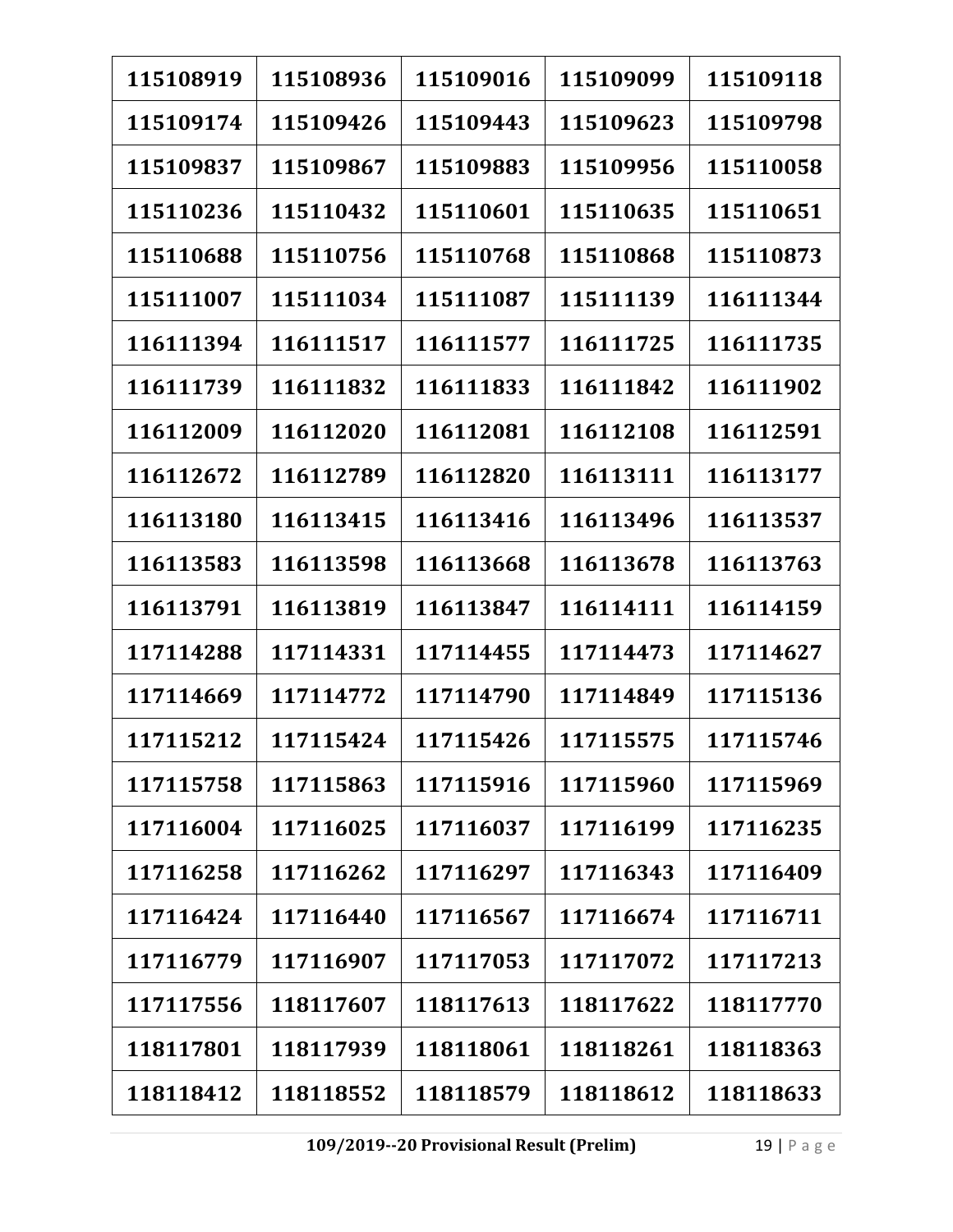| 118118672 | 118118719 | 118118730 | 118118770 | 118118914 |
|-----------|-----------|-----------|-----------|-----------|
| 118118936 | 118119144 | 118119222 | 118119242 | 118119255 |
| 118119360 | 118119371 | 118119372 | 118119373 | 118119374 |
| 118119430 | 118119534 | 118119544 | 118119550 | 118119551 |
| 118119556 | 118119648 | 118119719 | 118119721 | 118119822 |
| 118119878 | 118119914 | 118119928 | 118119985 | 118120000 |
| 118120057 | 118120137 | 118120143 | 118120321 | 118120323 |
| 118120331 | 118120373 | 118120532 | 118120580 | 118120598 |
| 118120637 | 118120652 | 118120663 | 118120679 | 118120687 |
| 118120737 | 118120770 | 118120790 | 118120791 | 118120885 |
| 118120965 | 118120985 | 118121143 | 118121205 | 118121217 |
| 118121231 | 118121267 | 118121625 | 118121721 | 118121736 |
| 118121920 | 118121950 | 118121990 | 118122010 | 118122016 |
| 118122050 | 118122073 | 118122076 | 118122157 | 118122183 |
| 118122211 | 118122264 | 118122336 | 118122375 | 118122412 |
| 118122423 | 118122597 | 118122673 | 118122695 | 118122754 |
| 118122841 | 118122875 | 118123125 | 118123167 | 118123172 |
| 118123365 | 118123403 | 118123440 | 118123463 | 118123474 |
| 118123563 | 118123580 | 118123705 | 118123831 | 118123929 |
| 118123981 | 118123982 | 118124033 | 118124105 | 118124219 |
| 118124253 | 118124399 | 118124530 | 118124586 | 118124692 |
| 118124789 | 118124810 | 118125052 | 118125055 | 118125194 |
| 118125268 | 118125354 | 118125438 | 118125549 | 118125607 |
| 118125625 | 118125727 | 118125750 | 118125820 | 118126016 |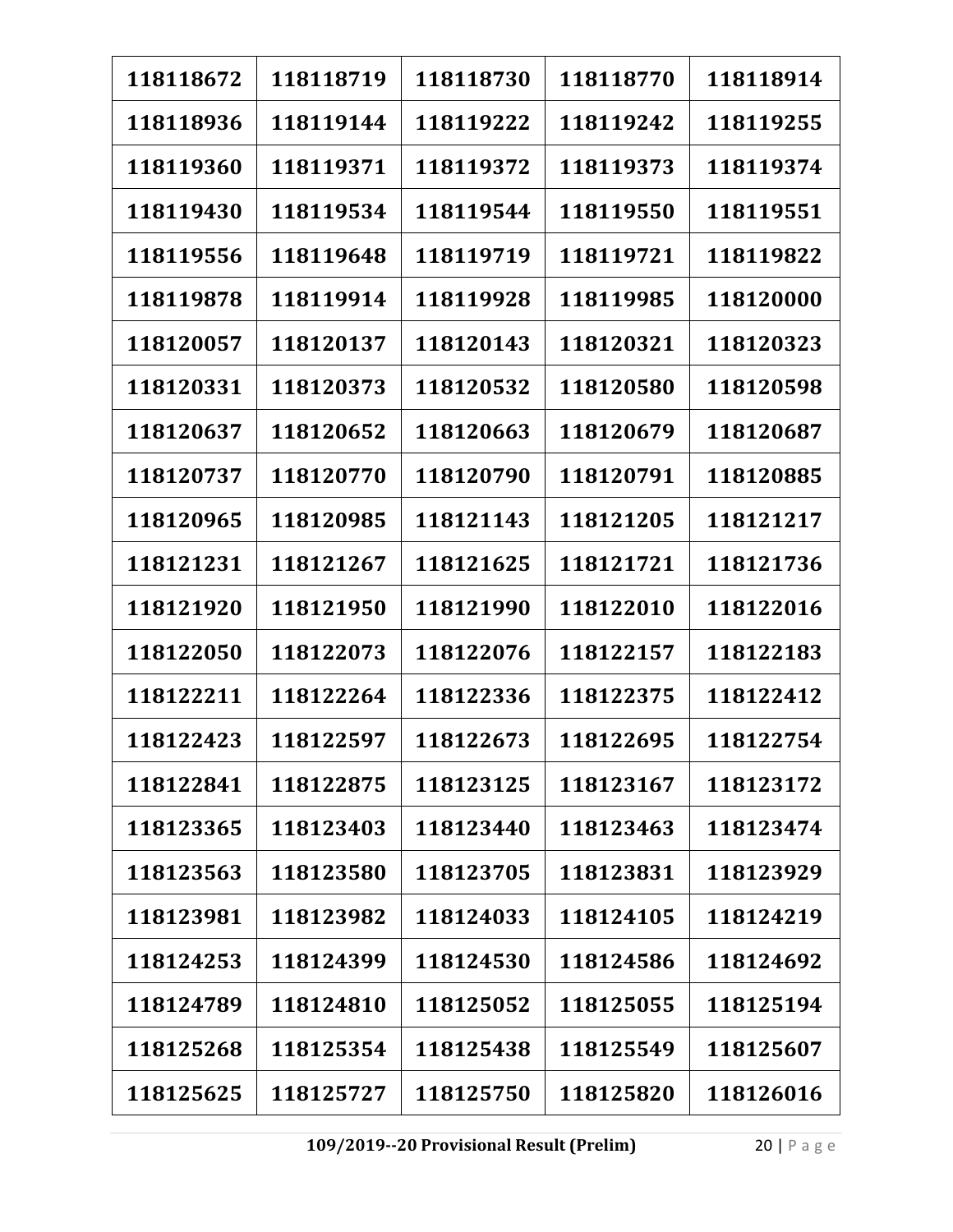| 118126048 | 118126080 | 118126135 | 118126198 | 118126205 |
|-----------|-----------|-----------|-----------|-----------|
| 118126250 | 118126450 | 118126512 | 118126557 | 118126640 |
| 118126677 | 118126707 | 118126726 | 118126749 | 118126804 |
| 118126915 | 118126945 | 118126998 | 118127063 | 118127078 |
| 118127132 | 118127325 | 118127333 | 118127404 | 118127518 |
| 118127549 | 118127684 | 118127790 | 118127839 | 118128069 |
| 118128088 | 118128141 | 118128158 | 118128194 | 118128214 |
| 118128316 | 118128318 | 118128416 | 118128481 | 118128537 |
| 118128597 | 118128633 | 118128676 | 118128791 | 118128804 |
| 118128906 | 118128922 | 118128965 | 118129034 | 118129055 |
| 118129122 | 118129238 | 118129249 | 118129303 | 119129719 |
| 119129726 | 119129748 | 119129949 | 119130014 | 119130072 |
| 119130258 | 119130349 | 119130542 | 119130697 | 119130799 |
| 119130824 | 119130834 | 119130861 | 119130879 | 119130924 |
| 119131015 | 119131176 | 119131181 | 119131437 | 119131630 |
| 119131674 | 119131742 | 119131812 | 119132126 | 119132284 |
| 120132365 | 120132367 | 120132369 | 120132448 | 120132478 |
| 120132511 | 120132524 | 120132539 | 120132546 | 120132578 |
| 120132616 | 120132657 | 120132739 | 120132770 | 120132786 |
| 120132791 | 120132798 | 120133079 | 120133100 | 120133106 |
| 120133121 | 120133146 | 120133187 | 120133211 | 120133231 |
| 120133295 | 120133300 | 120133305 | 120133328 | 120133388 |
| 120133589 | 120133626 | 120133632 | 120133703 | 120133724 |
| 120133749 | 120133796 | 120133863 | 120133939 | 120133981 |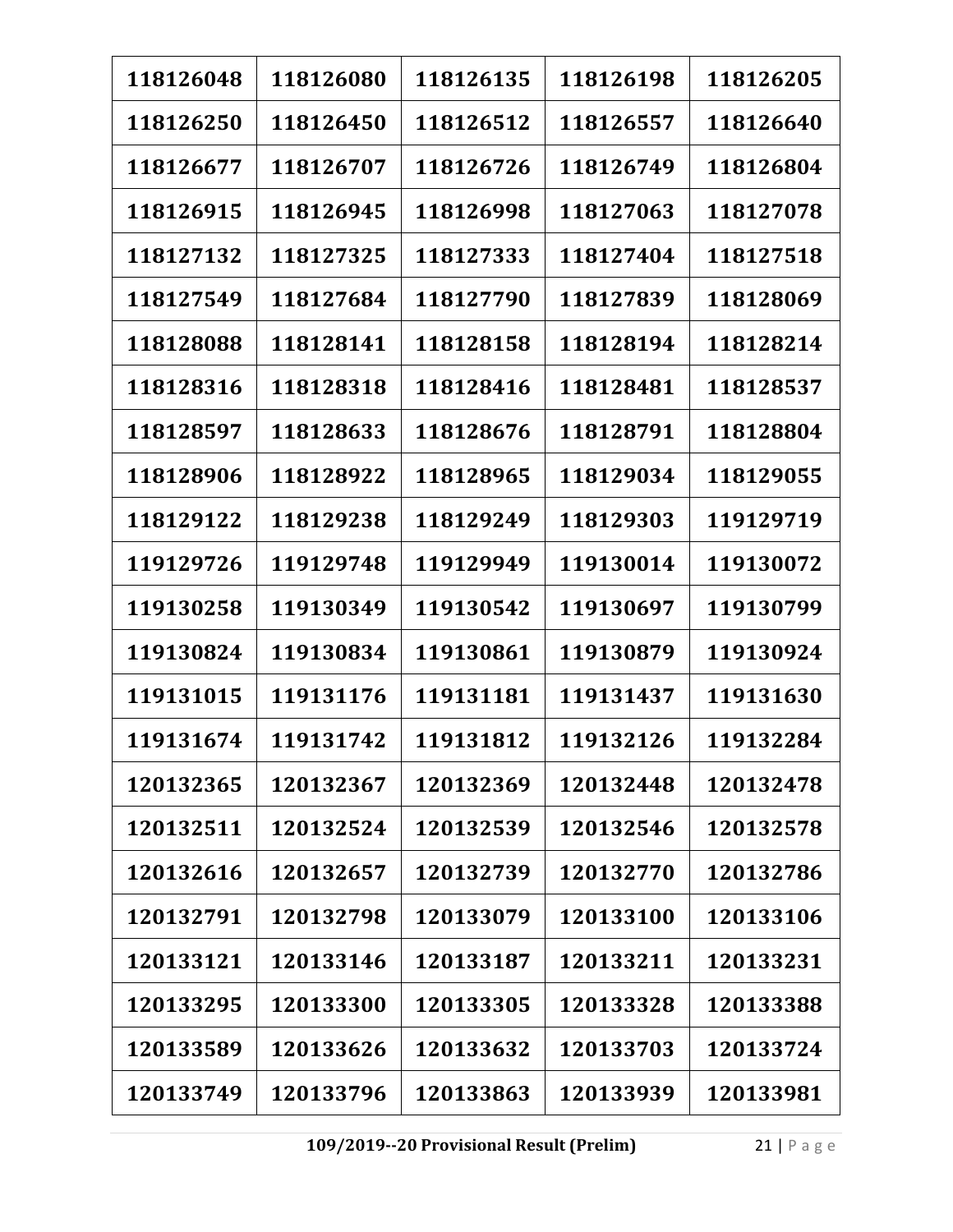| 120134007 | 120134307 | 120134346 | 120134423 | 120134449 |
|-----------|-----------|-----------|-----------|-----------|
| 120134505 | 121134977 | 121135154 | 121135239 | 121135434 |
| 121135603 | 122136203 | 122136575 | 122136587 | 122136667 |
| 122136817 | 122136995 | 122137053 | 122137091 | 122137168 |
| 122137179 | 122137617 | 122137896 | 122138282 | 122138341 |
| 122138429 | 122138486 | 122138585 | 122138616 | 122138678 |
| 122139162 | 122139284 | 122139289 | 122139330 | 122139350 |
| 122139426 | 122139477 | 122139486 | 122139562 | 122139581 |
| 122139717 | 122139739 | 122139855 | 122139865 | 122139883 |
| 122139983 | 122140555 | 122140674 | 123140744 | 123140860 |
| 123140929 | 123140968 | 123141040 | 123141285 | 123141482 |
| 123141509 | 123141737 | 123141738 | 123141813 | 123142211 |
| 123142237 | 123142303 | 123142453 | 123142508 | 123142609 |
| 123142863 | 123142896 | 123142961 | 123143001 | 123143166 |
| 123143350 | 123143403 | 123143516 | 123143639 | 123143711 |
| 124143973 | 124144223 | 124144461 | 124144499 | 124144671 |
| 124144715 | 124144747 | 124144774 | 124145010 | 124145271 |
| 124145275 | 124145315 | 124145331 | 124145504 | 124145553 |
| 124145627 | 124145668 | 124145866 | 124145909 | 124145932 |
| 124146056 | 124146175 | 124146232 | 124146354 | 124146358 |
| 124146481 | 124146612 | 124146874 | 124146955 | 124146963 |
| 124147006 | 124147059 | 124147083 | 124147095 | 124147105 |
| 124147199 | 124147218 | 124147376 | 124147503 | 124147542 |
| 124147616 | 124147755 | 124147932 | 124147966 | 124148084 |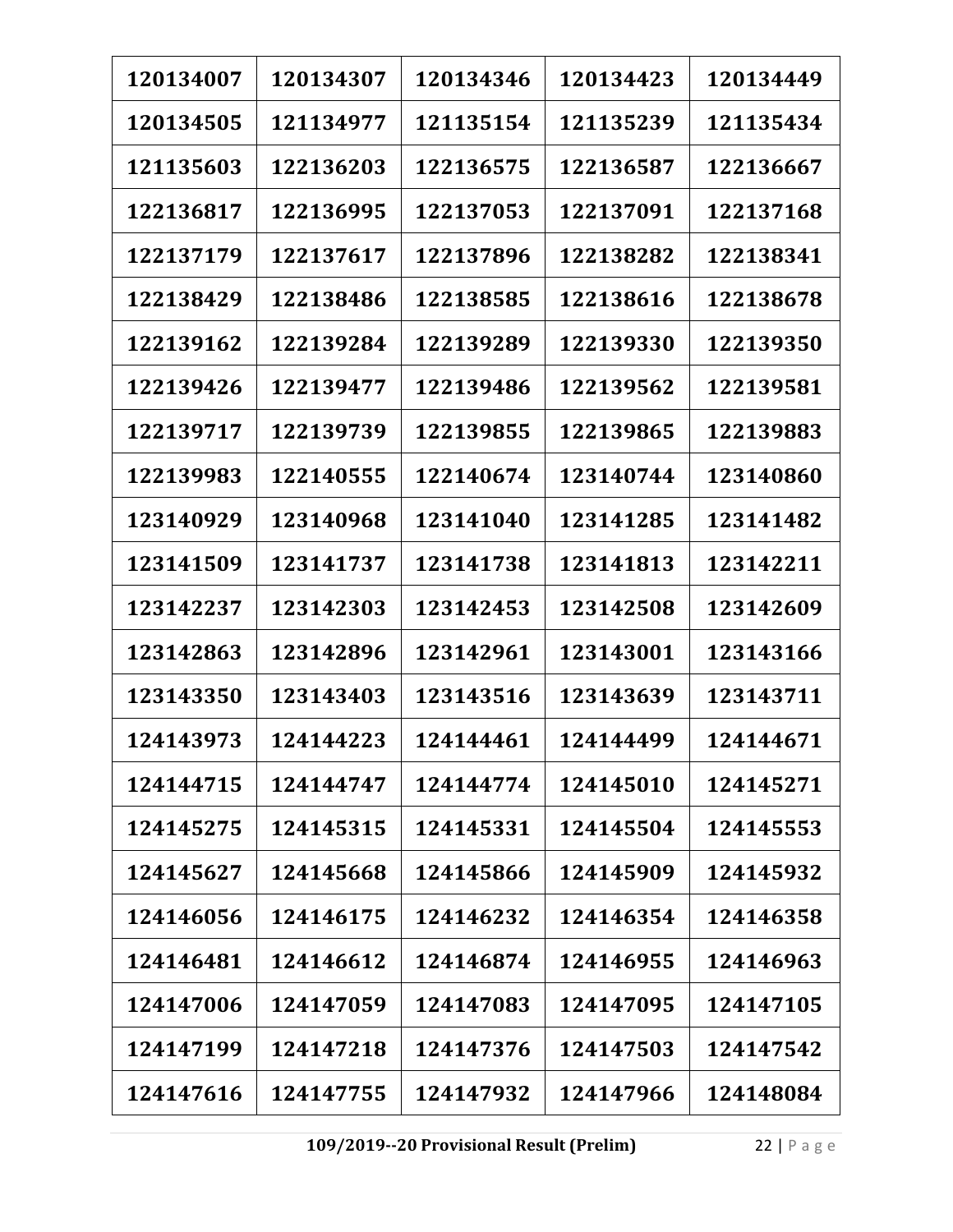| 124148112 | 124148132 | 124148265 | 124148272 | 124148317 |
|-----------|-----------|-----------|-----------|-----------|
| 124148328 | 124148365 | 124148412 | 124148440 | 124148495 |
| 124148539 | 124148578 | 124148633 | 124148647 | 124148682 |
| 124148727 | 124148774 | 124148911 | 124148923 | 124149028 |
| 124149048 | 124149124 | 124149259 | 124149337 | 124149341 |
| 124149496 | 124149675 | 124149723 | 124149762 | 124149780 |
| 124149781 | 124149820 | 125149844 | 125149910 | 125149929 |
| 125149995 | 125150041 | 125150106 | 125150137 | 125150233 |
| 125150354 | 125150472 | 125150487 | 125150601 | 125150786 |
| 125150788 | 125150799 | 125150833 | 125150846 | 125150933 |
| 125150986 | 125151173 | 125151194 | 125151207 | 125151301 |
| 125151308 | 125151314 | 125151366 | 125151390 | 125151456 |
| 125151470 | 126151578 | 126151606 | 126151749 | 126151786 |
| 126151806 | 126151905 | 126151951 | 126151959 | 126151984 |
| 126152025 | 126152058 | 126152062 | 126152151 | 126152200 |
| 126152266 | 126152368 | 126152414 | 126152470 | 126152537 |
| 126152557 | 126152584 | 126152610 | 126152616 | 126152639 |
| 126152658 | 126152669 | 126152693 | 126152749 | 126152810 |
| 126152843 | 126152904 | 126152994 | 126153016 | 126153117 |
| 126153162 | 126153166 | 126153307 | 126153335 | 126153340 |
| 126153391 | 126153407 | 126153446 | 126153455 | 126153512 |
| 126153527 | 126153688 | 126153694 | 126153716 | 126153723 |
| 126153732 | 126153762 | 126153778 | 126153822 | 126153872 |
| 126153903 | 126154008 | 126154058 | 126154079 | 126154109 |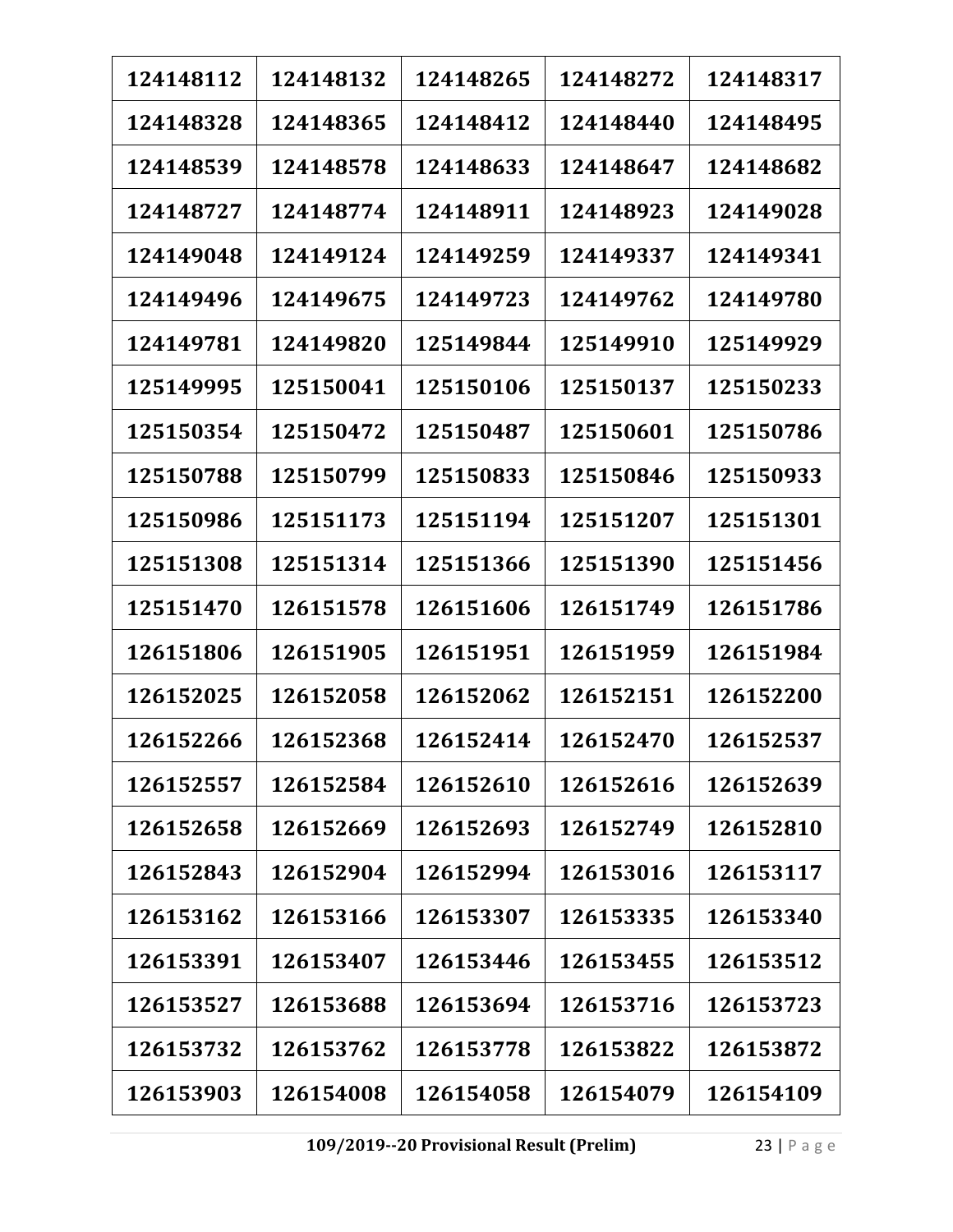| 126154147 | 126154221 | 126154253 | 126154328 | 126154443 |
|-----------|-----------|-----------|-----------|-----------|
| 126154473 | 126154508 | 126154530 | 126154532 | 126154586 |
| 126154588 | 126154650 | 126154685 | 126154771 | 126154820 |
| 126154844 | 126154848 | 126154859 | 126154952 | 126155040 |
| 126155067 | 126155110 | 126155131 | 126155151 | 126155166 |
| 126155168 | 126155183 | 126155221 | 126155381 | 126155521 |
| 126155684 | 126155756 | 126155791 | 126155854 | 126155886 |
| 126155908 | 126155933 | 126155947 | 126156065 | 126156234 |
| 126156256 | 126156299 | 126156376 | 126156378 | 126156389 |
| 126156393 | 126156408 | 126156431 | 126156443 | 126156461 |
| 126156622 | 126156729 | 126156732 | 126156775 | 126156887 |
| 126156965 | 126157095 | 126157122 | 126157167 | 126157186 |
| 126157192 | 126157194 | 126157236 | 126157285 | 126157318 |
| 126157321 | 126157558 | 126157566 | 126157574 | 126157628 |
| 126157633 | 126157636 | 126157652 | 126157654 | 126157662 |
| 126157664 | 126157713 | 126157750 | 126157816 | 126157833 |
| 126157847 | 126157880 | 126157906 | 126157996 | 126158016 |
| 126158067 | 126158087 | 126158096 | 126158124 | 126158152 |
| 126158184 | 126158194 | 126158235 | 126158283 | 126158363 |
| 126158366 | 126158406 | 126158441 | 126158461 | 126158621 |
| 126158636 | 126158643 | 126158706 | 126158826 | 126158851 |
| 126159015 | 126159037 | 126159075 | 126159121 | 126159125 |
| 126159176 | 126159357 | 126159375 | 126159547 | 126159602 |
| 126159608 | 126159626 | 126159657 | 126159692 | 126159756 |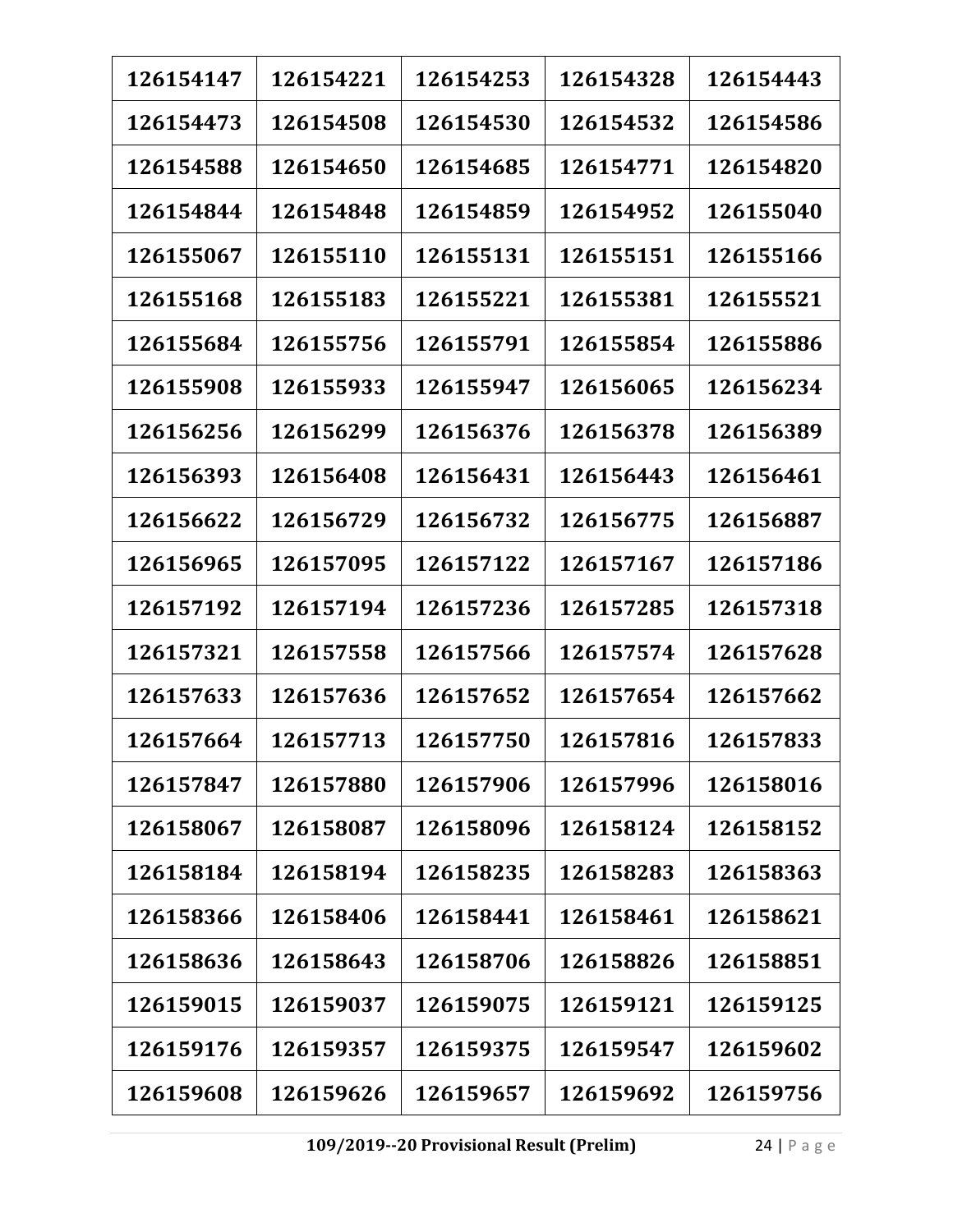| 126160009 | 126160013 | 126160016 | 126160158 | 126160165 |
|-----------|-----------|-----------|-----------|-----------|
| 126160215 | 126160225 | 126160265 | 126160266 | 126160297 |
| 126160315 | 126160380 | 126160414 | 126160423 | 126160566 |
| 126160639 | 126160672 | 126160674 | 126160756 | 126160772 |
| 126160862 | 126160865 | 126160920 | 126160940 | 126160943 |
| 126160947 | 126161037 | 126161088 | 126161183 | 126161378 |
| 126161382 | 126161396 | 126161403 | 126161463 | 126161483 |
| 126161495 | 126161523 | 126161600 | 126161610 | 126161639 |
| 126161641 | 126161653 | 126161654 | 126161711 | 126161770 |
| 126161807 | 126161867 | 126161887 | 126161894 | 126161988 |
| 126162005 | 126162009 | 126162035 | 126162084 | 126162088 |
| 126162191 | 126162219 | 126162394 | 126162405 | 126162435 |
| 126162471 | 126162516 | 126162571 | 126162666 | 126162774 |
| 126162791 | 126162872 | 126162908 | 126162927 | 126162949 |
| 126162979 | 126162995 | 126163027 | 126163087 | 126163109 |
| 126163138 | 126163234 | 126163236 | 126163260 | 126163268 |
| 126163272 | 126163290 | 127163367 | 127163596 | 127163738 |
| 127163775 | 127163807 | 127163826 | 127163854 | 127163910 |
| 127163984 | 127164006 | 127164021 | 127164222 | 127164236 |
| 127164261 | 127164401 | 127164426 | 127164427 | 127164503 |
| 127164600 | 127164890 | 127165264 | 127165446 | 127165483 |
| 127165681 | 127165851 | 127165992 | 127166072 | 127166145 |
| 127166245 | 127166251 | 127166426 | 127166585 | 127166668 |
| 127166701 | 127166773 | 127166866 | 127167030 | 127167128 |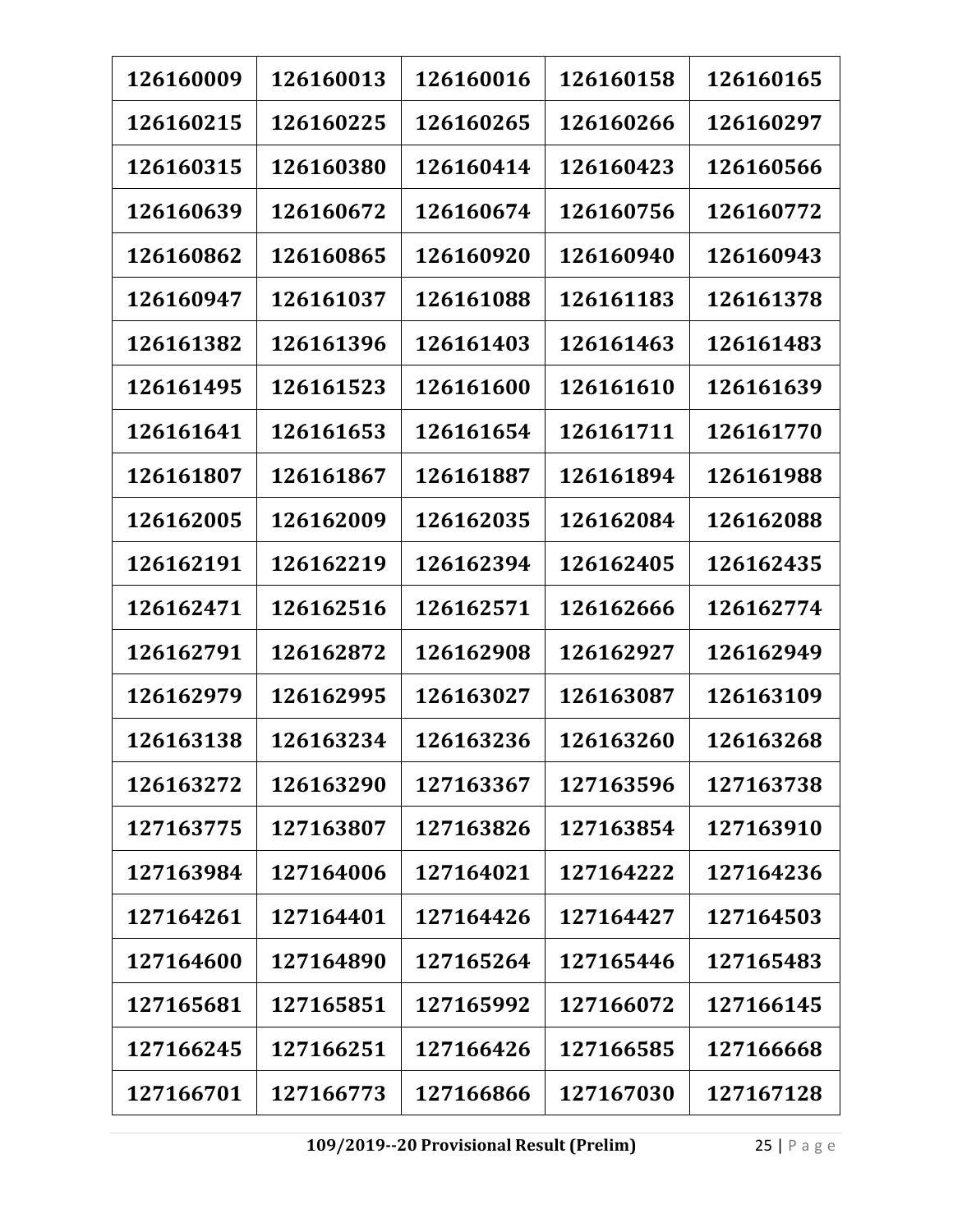| 127167185 | 127167246 | 127167326 | 127167449 | 127167470 |
|-----------|-----------|-----------|-----------|-----------|
| 127167509 | 127167520 | 127167598 | 127167602 | 127167658 |
| 127167703 | 127167745 | 127167857 | 127167863 | 127167984 |
| 127168289 | 127168292 | 127168382 | 127168398 | 127168506 |
| 127168927 | 127168956 | 127169013 | 127169016 | 127169085 |
| 127169088 | 127169159 | 127169265 | 127169393 | 127169455 |
| 127169509 | 127169553 | 127169880 | 127169902 | 127169920 |
| 127170074 | 127170095 | 127170187 | 127170299 | 127170313 |
| 127170319 | 127170423 | 127170464 | 128170699 | 128170735 |
| 128170747 | 128170780 | 128170789 | 128170793 | 128170795 |
| 128170877 | 128170899 | 128170906 | 128171011 | 128171012 |
| 128171031 | 128171049 | 128171120 | 128171154 | 128171158 |
| 128171169 | 128171321 | 128171343 | 128171386 | 128171434 |
| 128171531 | 128171555 | 128171572 | 128171579 | 128171632 |
| 128171715 | 128171736 | 128171778 | 128171896 | 128171920 |
| 128171923 | 128171925 | 128171929 | 128171949 | 128171953 |
| 128171962 | 128171984 | 128172000 | 128172020 | 128172028 |
| 128172032 | 128172095 | 128172106 | 128172152 | 128172199 |
| 128172235 | 128172287 | 128172362 | 128172406 | 128172417 |
| 128172495 | 128172518 | 128172545 | 128172565 | 128172639 |
| 128172640 | 128172673 | 128172701 | 128172779 | 128172839 |
| 128172969 | 128172986 | 128173057 | 128173154 | 128173178 |
| 128173179 | 128173192 | 128173252 | 128173254 | 128173275 |
| 128173335 | 128173448 | 128173524 | 128173526 | 128173595 |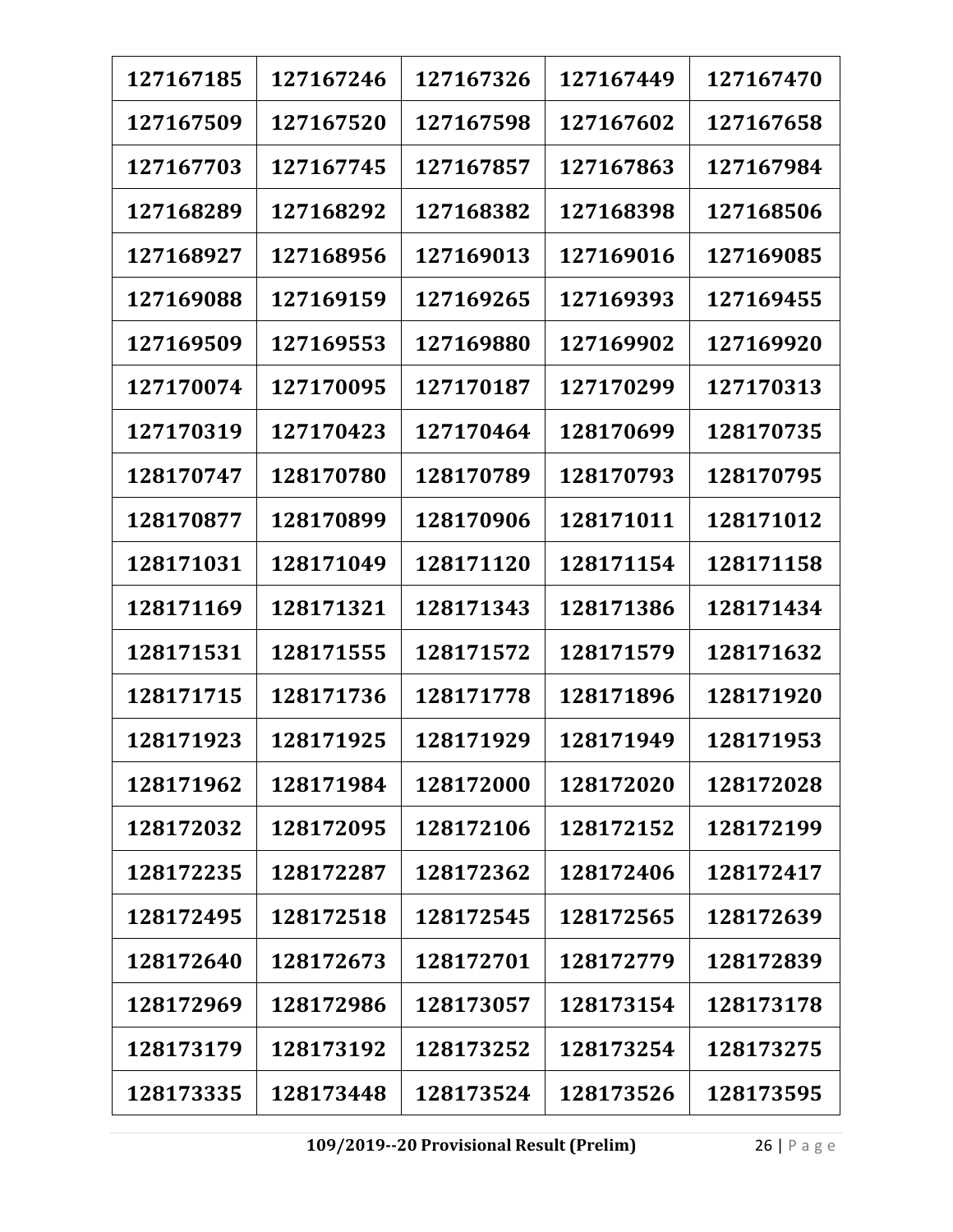| 128173784 | 128173791 | 128173892 | 128173981 | 128174046 |
|-----------|-----------|-----------|-----------|-----------|
| 128174058 | 128174076 | 128174106 | 128174114 | 128174385 |
| 128174390 | 128174431 | 128174466 | 128174487 | 128174732 |
| 128174751 | 128174772 | 128174881 | 128174887 | 128174911 |
| 128174942 | 128174951 | 128174984 | 128175018 | 128175086 |
| 128175165 | 128175206 | 128175231 | 128175273 | 128175284 |
| 128175341 | 128175408 | 128175517 | 128175544 | 128175547 |
| 128175571 | 128175591 | 128175604 | 128175617 | 128175618 |
| 128175656 | 128175790 | 128175867 | 128175966 | 128176024 |
| 128176036 | 128176121 | 128176166 | 128176167 | 128176440 |
| 128176458 | 128176641 | 128176644 | 128176649 | 128176750 |
| 128176752 | 128176843 | 128176881 | 128177008 | 128177156 |
| 128177167 | 128177183 | 128177202 | 128177242 | 128177252 |
| 128177260 | 128177277 | 128177295 | 128177318 | 128177326 |
| 128177377 | 128177569 | 128177657 | 128177675 | 128177739 |
| 128177749 | 128177836 | 128177841 | 128177979 | 128178103 |
| 128178109 | 128178113 | 128178123 | 128178277 | 128178354 |
| 128178378 | 128178497 | 128178501 | 128178571 | 128178594 |
| 128178613 | 128178671 | 128178721 | 128178746 | 128178778 |
| 128178808 | 128178899 | 128178907 | 128178920 | 128178940 |
| 128178973 | 128178975 | 128178978 | 128178988 | 128179005 |
| 128179010 | 128179013 | 128179060 | 128179073 | 128179075 |
| 128179087 | 128179115 | 128179128 | 128179134 | 128179261 |
| 128179312 | 128179387 | 128179419 | 128179454 | 128179471 |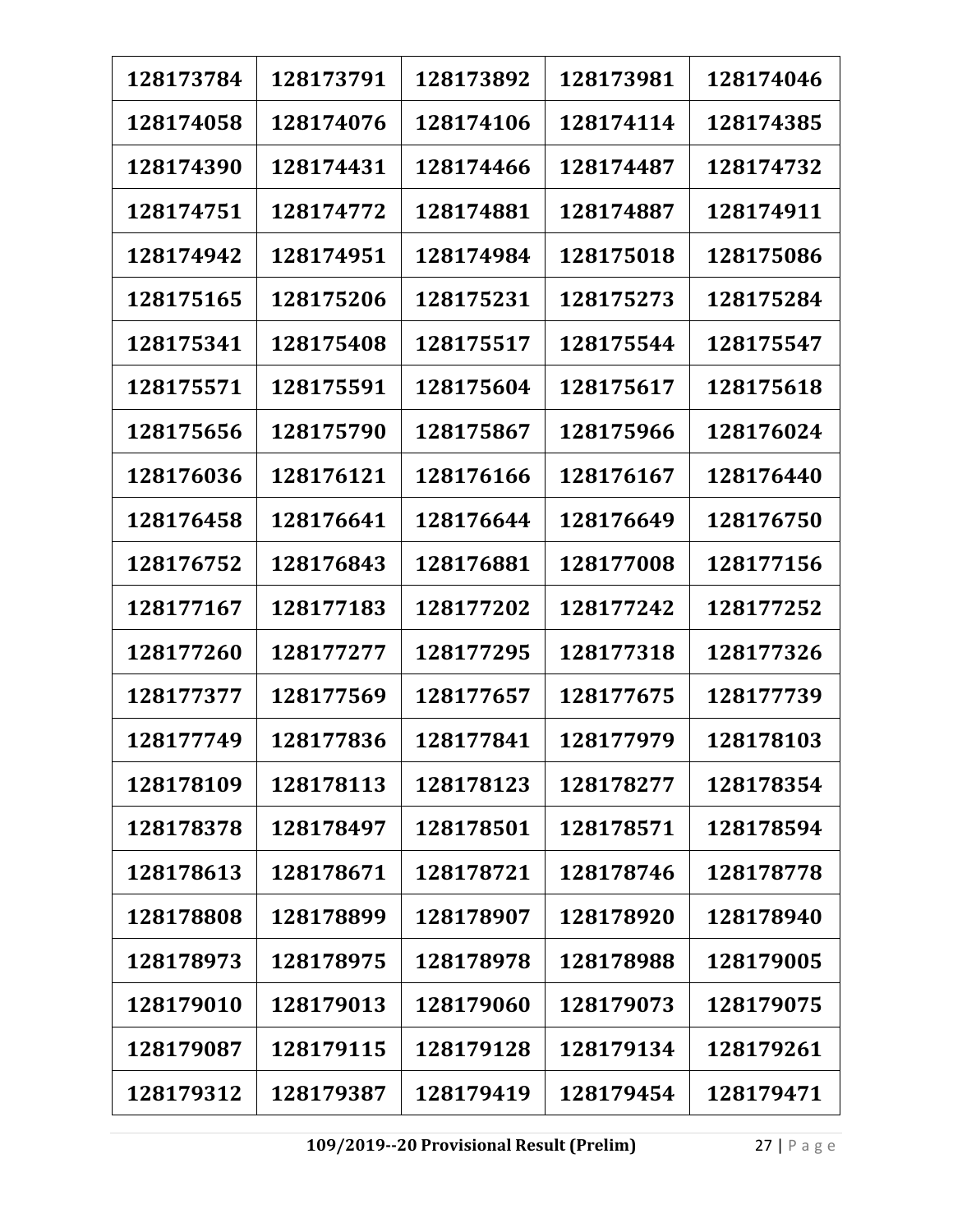| 128179521 | 128179575 | 128179608 | 128179651 | 128179661 |
|-----------|-----------|-----------|-----------|-----------|
| 128179682 | 128179685 | 128179711 | 128179768 | 128179849 |
| 128179957 | 128179970 | 128179978 | 128179982 | 128180006 |
| 128180009 | 128180016 | 128180072 | 128180078 | 128180100 |
| 128180192 | 128180311 | 128180328 | 128180366 | 128180471 |
| 128180506 | 128180586 | 128180758 | 128180790 | 128180819 |
| 128181022 | 128181074 | 128181097 | 128181227 | 128181256 |
| 128181380 | 128181406 | 128181540 | 128181576 | 128181583 |
| 128181610 | 128181645 | 128181650 | 128181671 | 128181768 |
| 128181861 | 128181862 | 128182099 | 128182157 | 128182301 |
| 128182318 | 128182406 | 128182542 | 128182602 | 128182678 |
| 128182723 | 128182767 | 128182898 | 128183049 | 128183055 |
| 128183082 | 128183086 | 128183100 | 128183104 | 128183111 |
| 128183276 | 128183282 | 128183294 | 128183348 | 128183406 |
| 128183467 | 128183502 | 129183798 | 129183811 | 129183843 |
| 129183879 | 129183985 | 129183990 | 129184020 | 129184040 |
| 129184170 | 129184253 | 129184290 | 129184296 | 129184458 |
| 129184529 | 129184584 | 129184915 | 129184961 | 129185077 |
| 129185156 | 129185343 | 129185353 | 129185409 | 129185462 |
| 129185511 | 129185833 | 129186048 | 129186314 | 129186454 |
| 129186463 | 129186475 | 129186483 | 129186505 | 129186542 |
| 129186587 | 129186615 | 129186678 | 129186742 | 129186871 |
| 129186967 | 129187012 | 129187014 | 129187078 | 129187179 |
| 129187257 | 129187282 | 129187325 | 129187487 | 129187523 |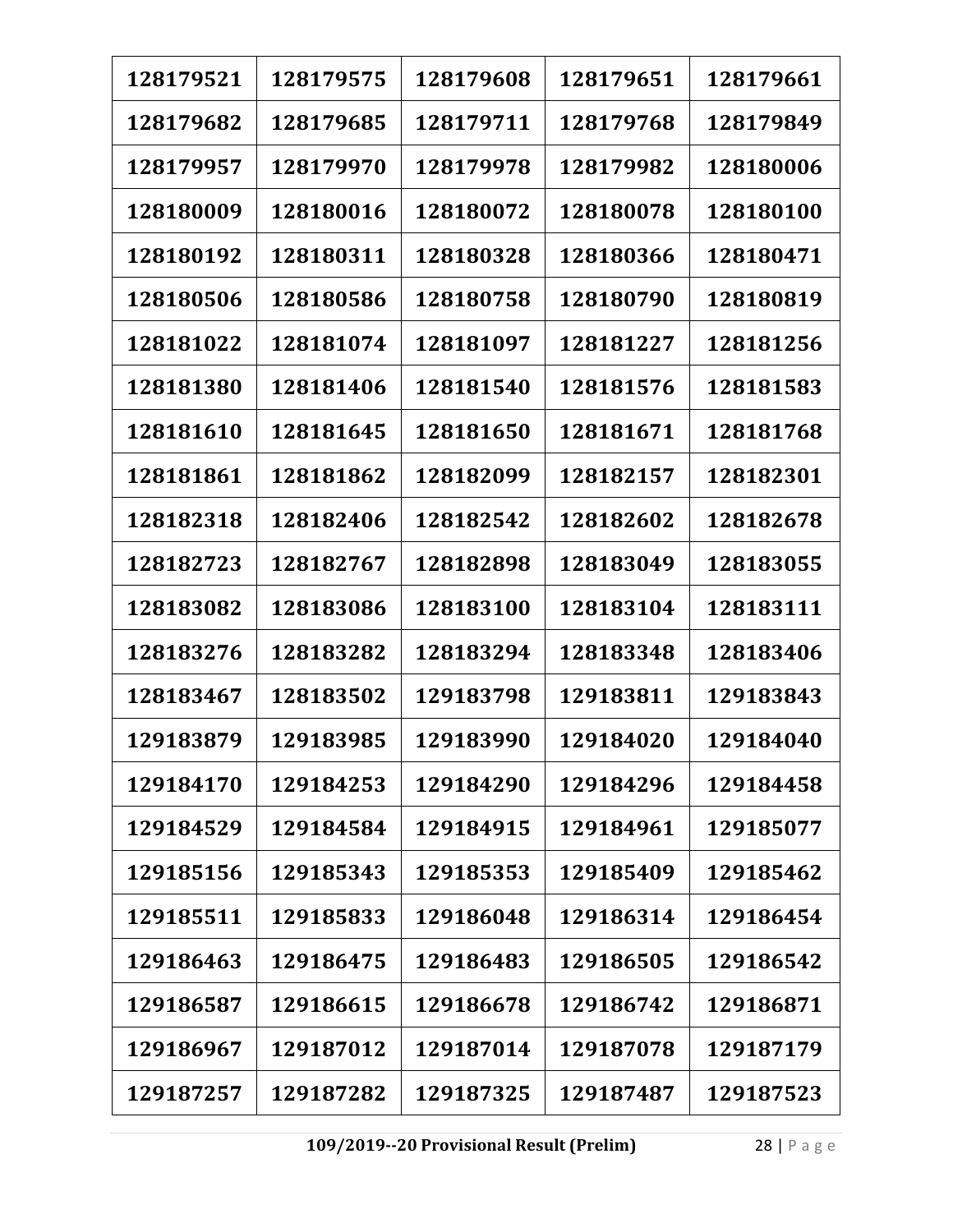| 129187647 | 129187653 | 129187678 | 129187700 | 129187742 |
|-----------|-----------|-----------|-----------|-----------|
| 129187756 | 129187799 | 129188008 | 129188021 | 129188025 |
| 129188029 | 129188076 | 129188100 | 129188110 | 129188123 |
| 129188190 | 129188199 | 129188303 | 129188413 | 129188535 |
| 129188582 | 129188663 | 129188665 | 129188717 | 129188732 |
| 129188898 | 129188932 | 129188969 | 129189022 | 129189111 |
| 129189150 | 129189170 | 129189187 | 129189233 | 129189240 |
| 129189249 | 129189300 | 129189435 | 129189440 | 129189441 |
| 129189468 | 129189471 | 129189487 | 129189501 | 129189502 |
| 129189605 | 129189619 | 129189638 | 129189726 | 129189777 |
| 129189804 | 130190002 | 130190059 | 130190081 | 130190095 |
| 130190168 | 130190205 | 130190675 | 130190678 | 130191000 |
| 130191073 | 130191349 | 130191363 | 130191404 | 130191486 |
| 130191687 | 130191822 | 130192026 | 130192074 | 130192279 |
| 130192668 | 130193504 | 130193745 | 130193873 | 131194381 |
| 131194408 | 131194482 | 131194568 | 131194586 | 131195083 |
| 131195127 | 131195141 | 131195188 | 131195205 | 131195306 |
| 131195331 | 131195525 | 131195618 | 131195716 | 131195764 |
| 131196026 | 131196051 | 131196097 | 131196107 | 131196209 |
| 131196268 | 131196288 | 131196304 | 131196458 | 131196599 |
| 131196612 | 131196659 | 131196841 | 131196892 | 131196924 |
| 131196986 | 131197042 | 131197159 | 131197195 | 131197196 |
| 131197234 | 131197279 | 131197352 | 131197646 | 131197736 |
| 131197836 | 131197927 | 131198056 | 131198126 | 131198169 |